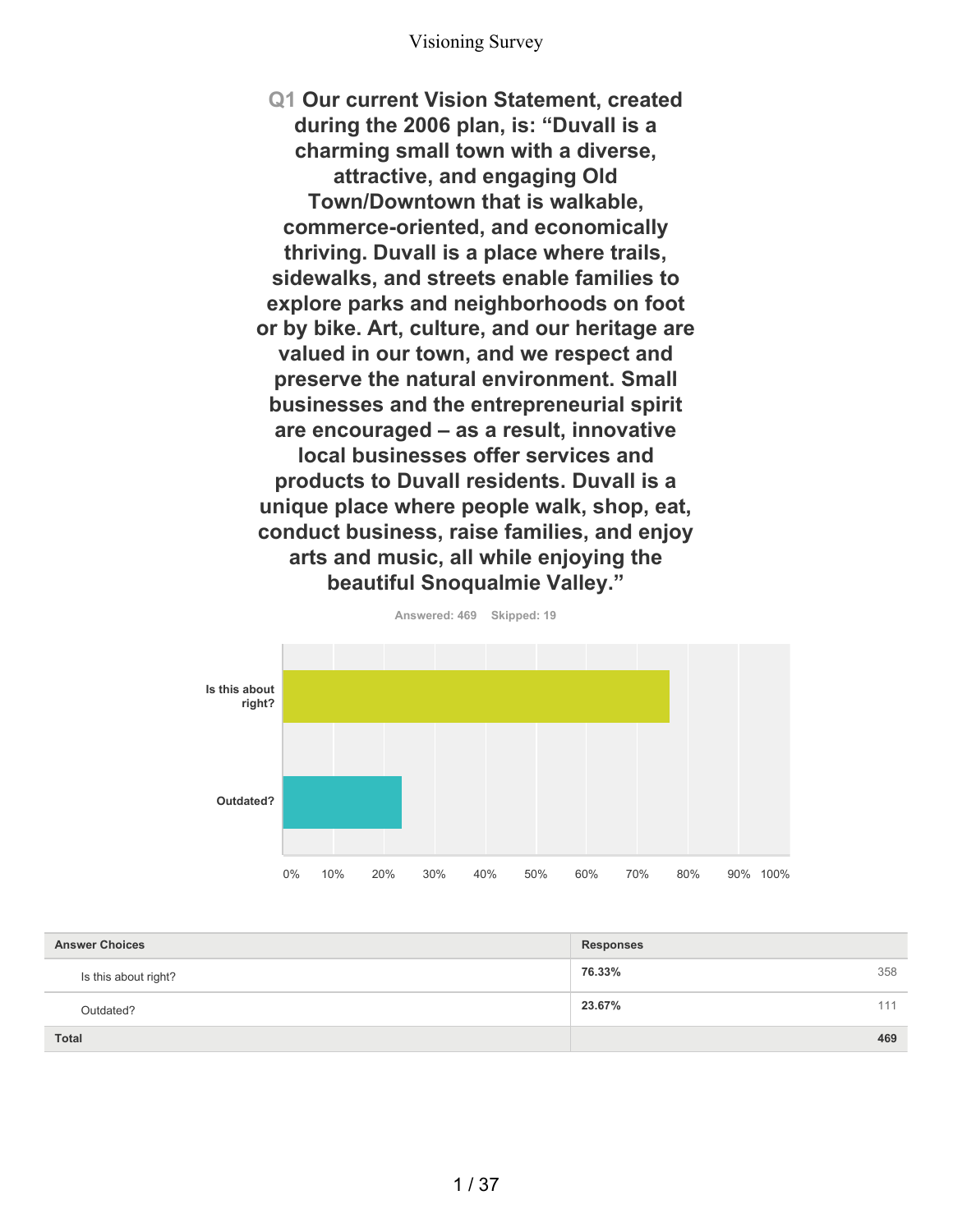## **Q2 What would you suggest to enhance this vision?**

**Answered: 246 Skipped: 242**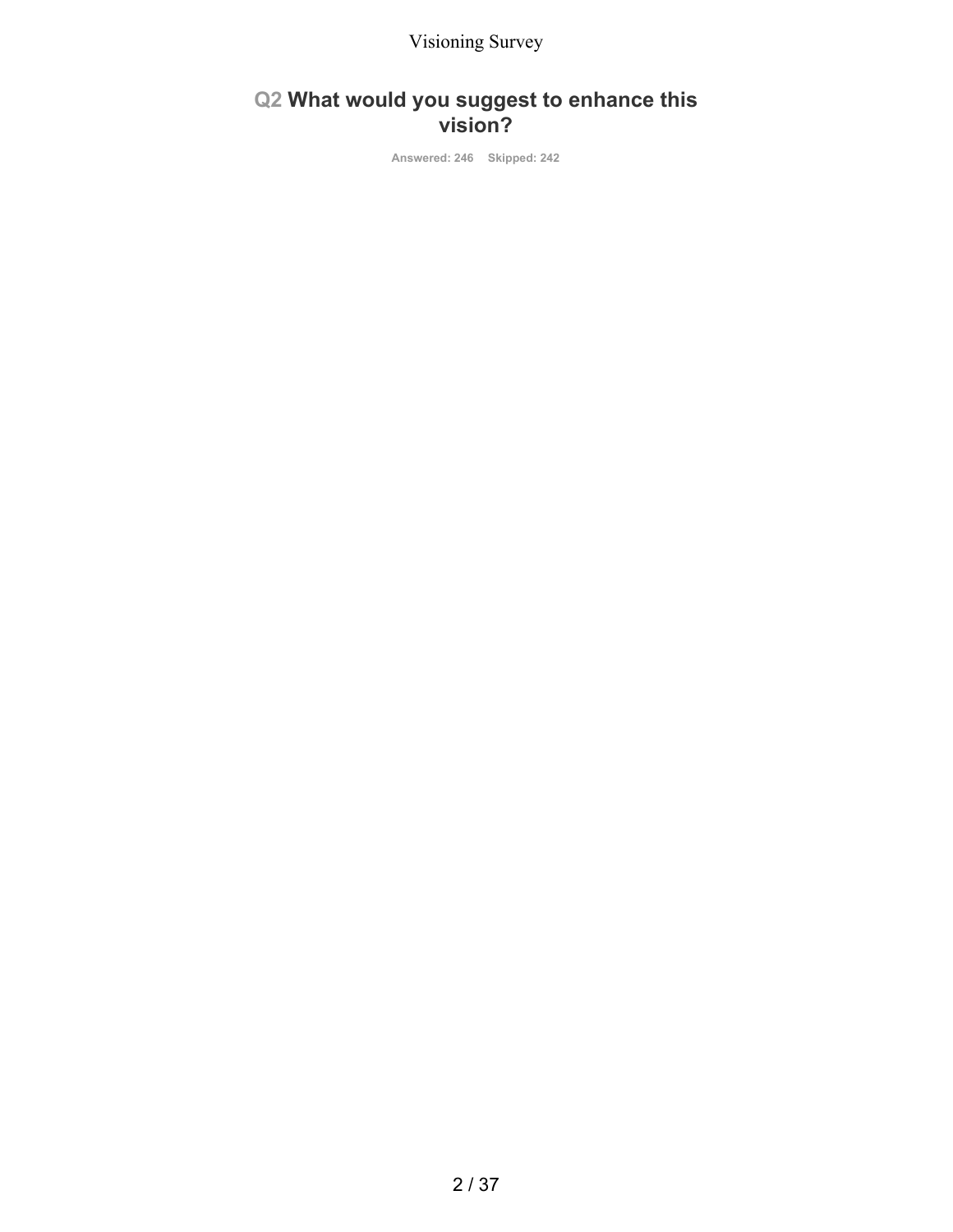### **Q3 What are the top three things about Duvall that you value (schools, rural setting, recreational opportunities, sense of community, public safety, etc.)?**

**Answered: 459 Skipped: 29**

| <b>Answer Choices</b> | <b>Responses</b> |     |
|-----------------------|------------------|-----|
| . .                   | 100.00%          | 459 |
| <u>.</u>              | 98.69%           | 453 |
| ົ<br>J.               | 88.89%           | 408 |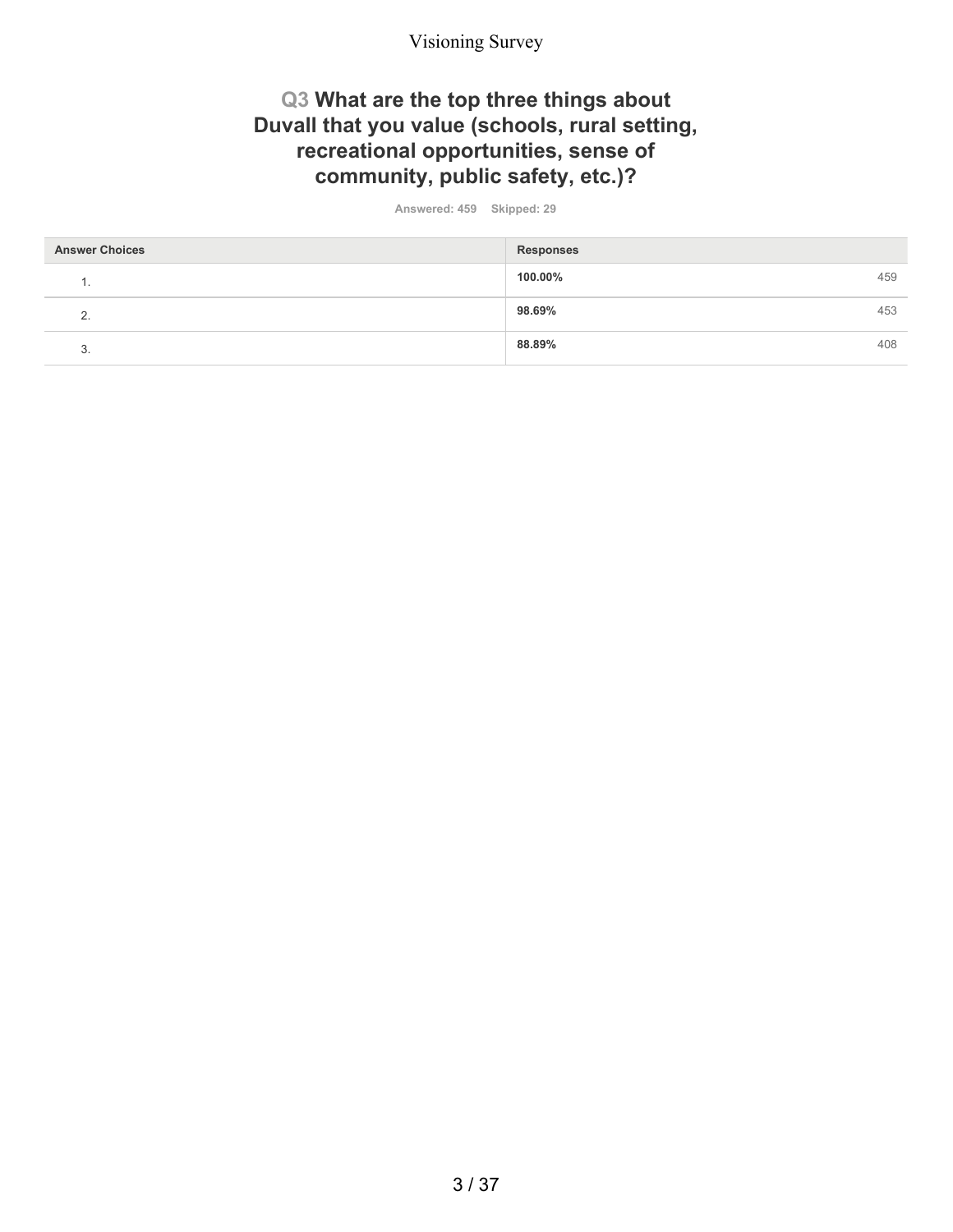# **Q4 What would you describe as the top three issues facing Duvall today?**

**Answered: 446 Skipped: 42**

| <b>Answer Choices</b> | <b>Responses</b> |     |
|-----------------------|------------------|-----|
| . .                   | 100.00%          | 446 |
| ◠                     | 92.60%           | 413 |
| ◠<br>v.               | 78.03%           | 348 |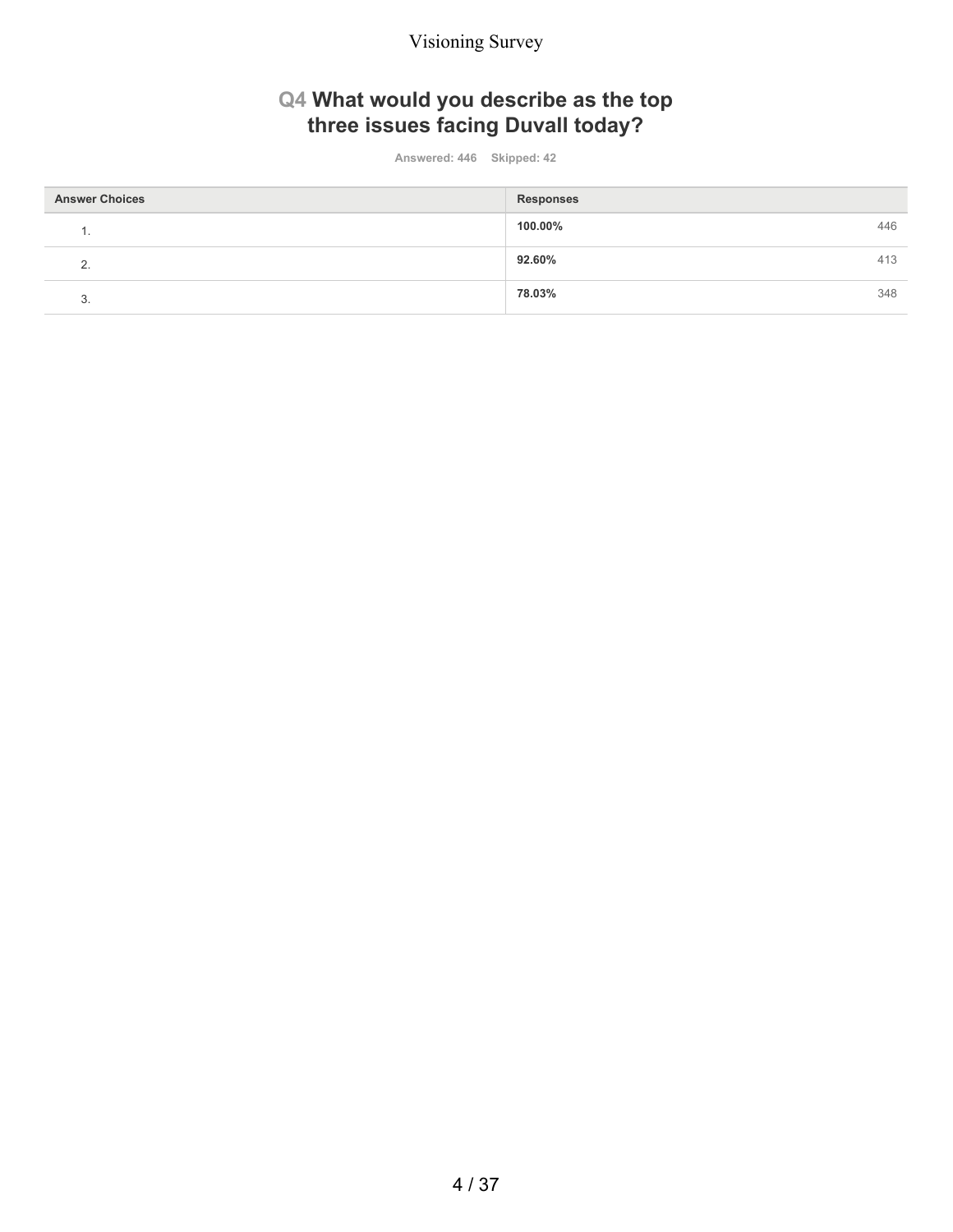### **Q5 What do you think will be the two most important issues facing Duvall in the next five years? (Select two.)**



| <b>Answer Choices</b>      | <b>Responses</b> |     |
|----------------------------|------------------|-----|
| Decline of rural character | 33.12%           | 156 |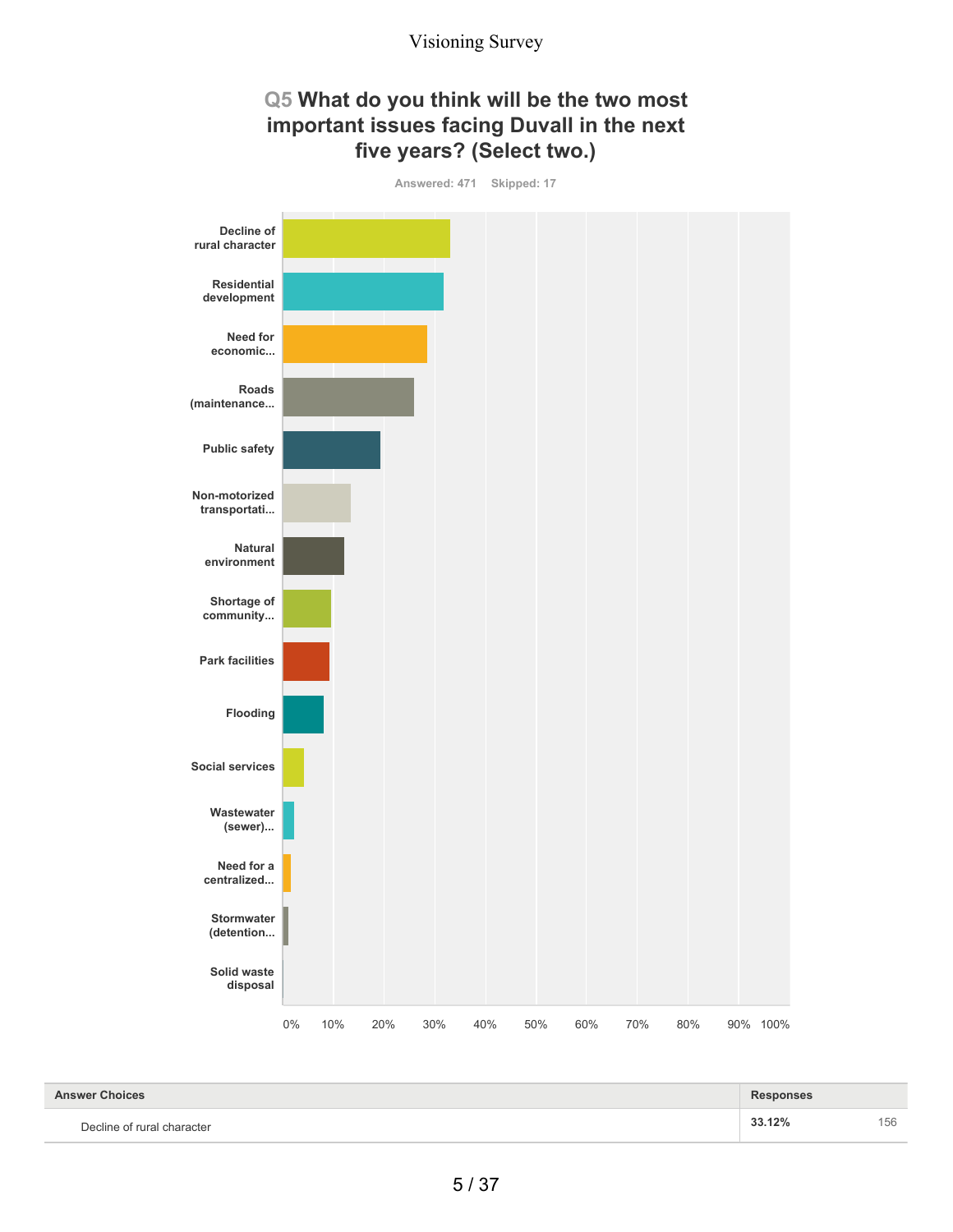| Residential development                                            | 31.85% | 150          |
|--------------------------------------------------------------------|--------|--------------|
| Need for economic development and job creation                     | 28.66% | 135          |
| Roads (maintenance and construction)                               | 26.11% | 123          |
| Public safety                                                      | 19.32% | 91           |
| Non-motorized transportation facilities (sidewalks, bicycle lanes) | 13.59% | 64           |
| Natural environment                                                | 12.31% | 58           |
| Shortage of community meeting spaces                               | 9.55%  | 45           |
| Park facilities                                                    | 9.34%  | 44           |
| Flooding                                                           | 8.07%  | 38           |
| Social services                                                    | 4.46%  | 21           |
| Wastewater (sewer) treatment                                       | 2.34%  | 11           |
| Need for a centralized city government building                    | 1.70%  | 8            |
| Stormwater (detention ponds and vaults)                            | 1.27%  | 6            |
| Solid waste disposal                                               | 0.21%  | $\mathbf{1}$ |
| <b>Total Respondents: 471</b>                                      |        |              |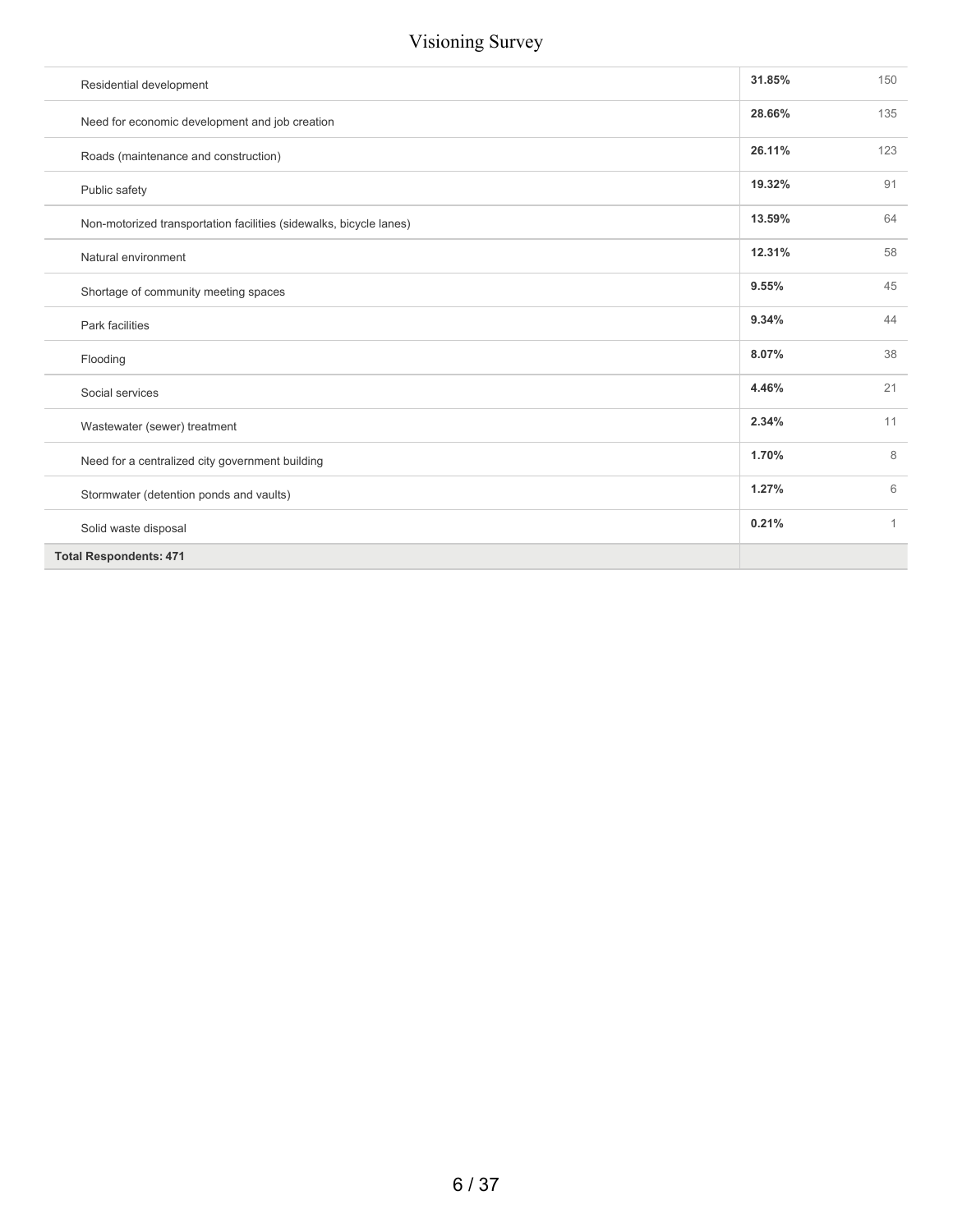### **Q6 What three new things would you like to see Duvall accomplish in the next 20 years (such as new public facilities, more trails and walkways, more community spaces, etc.)?**

**Answered: 429 Skipped: 59**

| <b>Answer Choices</b> | <b>Responses</b> |     |
|-----------------------|------------------|-----|
| . .                   | 100.00%          | 429 |
| ◠<br><u>.</u>         | 93.47%           | 401 |
| J.                    | 80.42%           | 345 |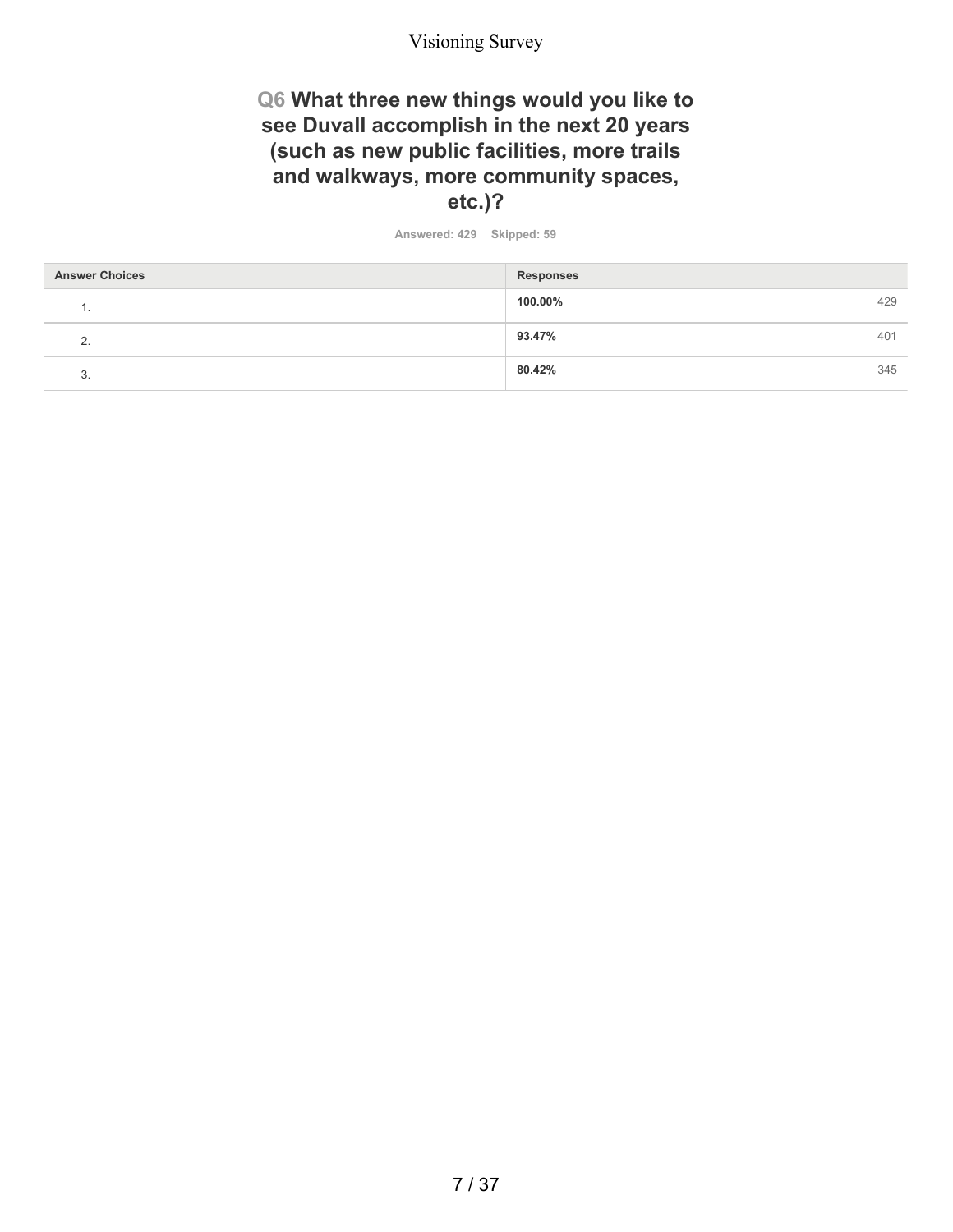

## **Q7 Overall, how do you rate the quality of life in Duvall?**

| <b>Answer Choices</b> | <b>Responses</b> |
|-----------------------|------------------|
| Above average         | 56.28%<br>269    |
| Excellent             | 28.03%<br>134    |
| Average               | 14.23%<br>68     |
| Below average         | 1.26%<br>6       |
| Poor                  | 0.21%            |
| <b>Total</b>          | 478              |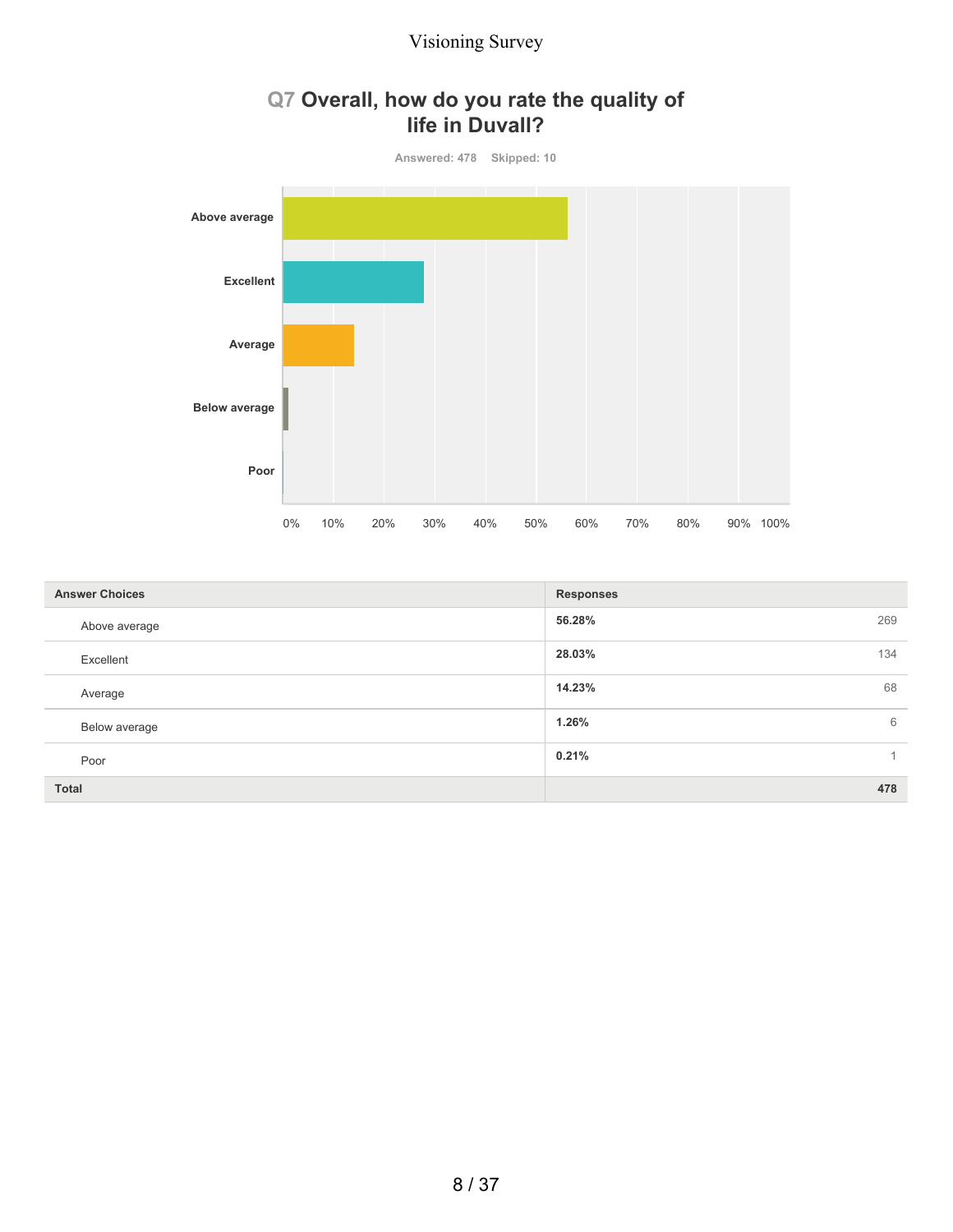### **Q8 The City provides services and facilities that need to keep pace with community demands. How are we doing in the following areas?**

**Answered: 454 Skipped: 34**



9 / 37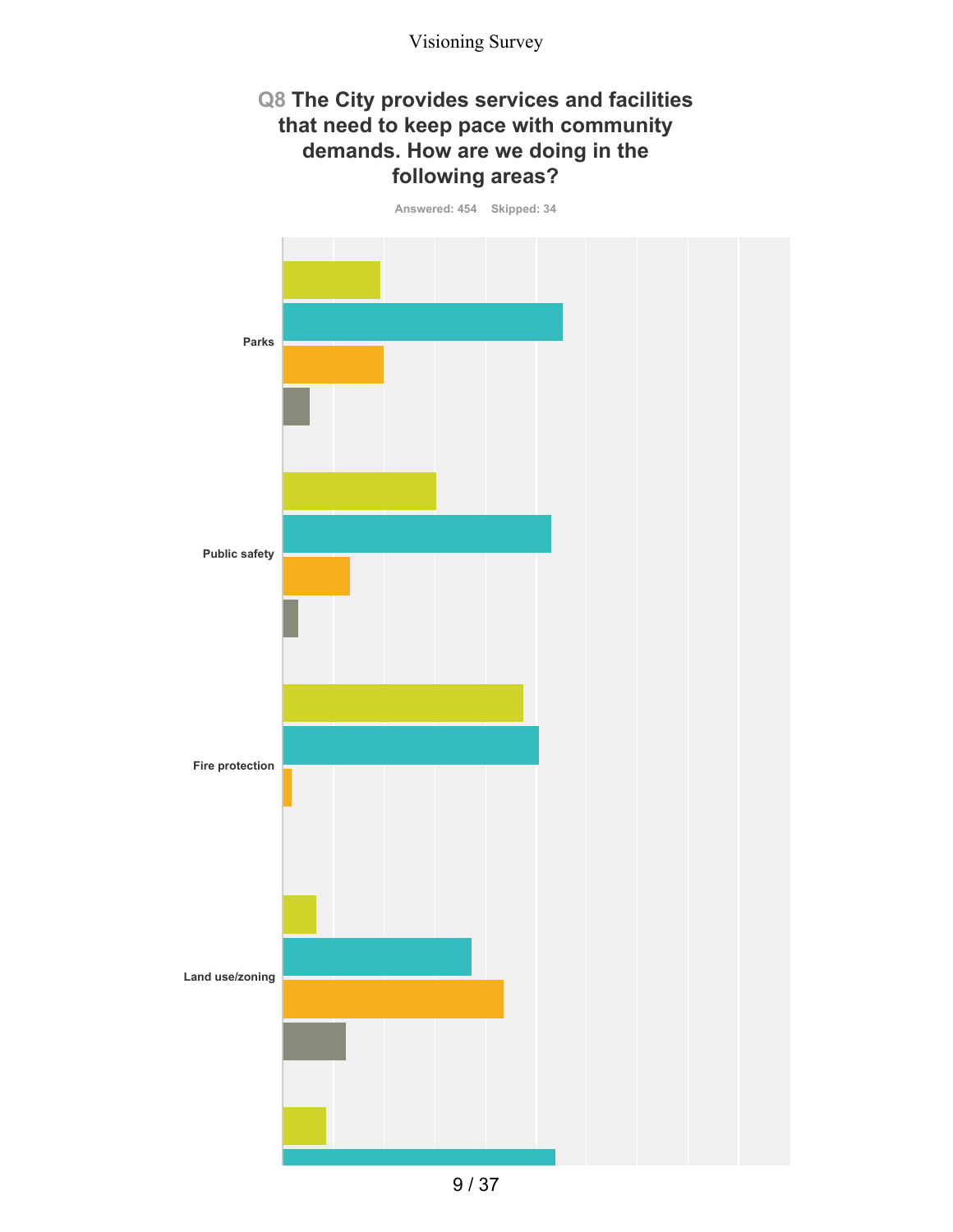Visioning Survey



10 / 37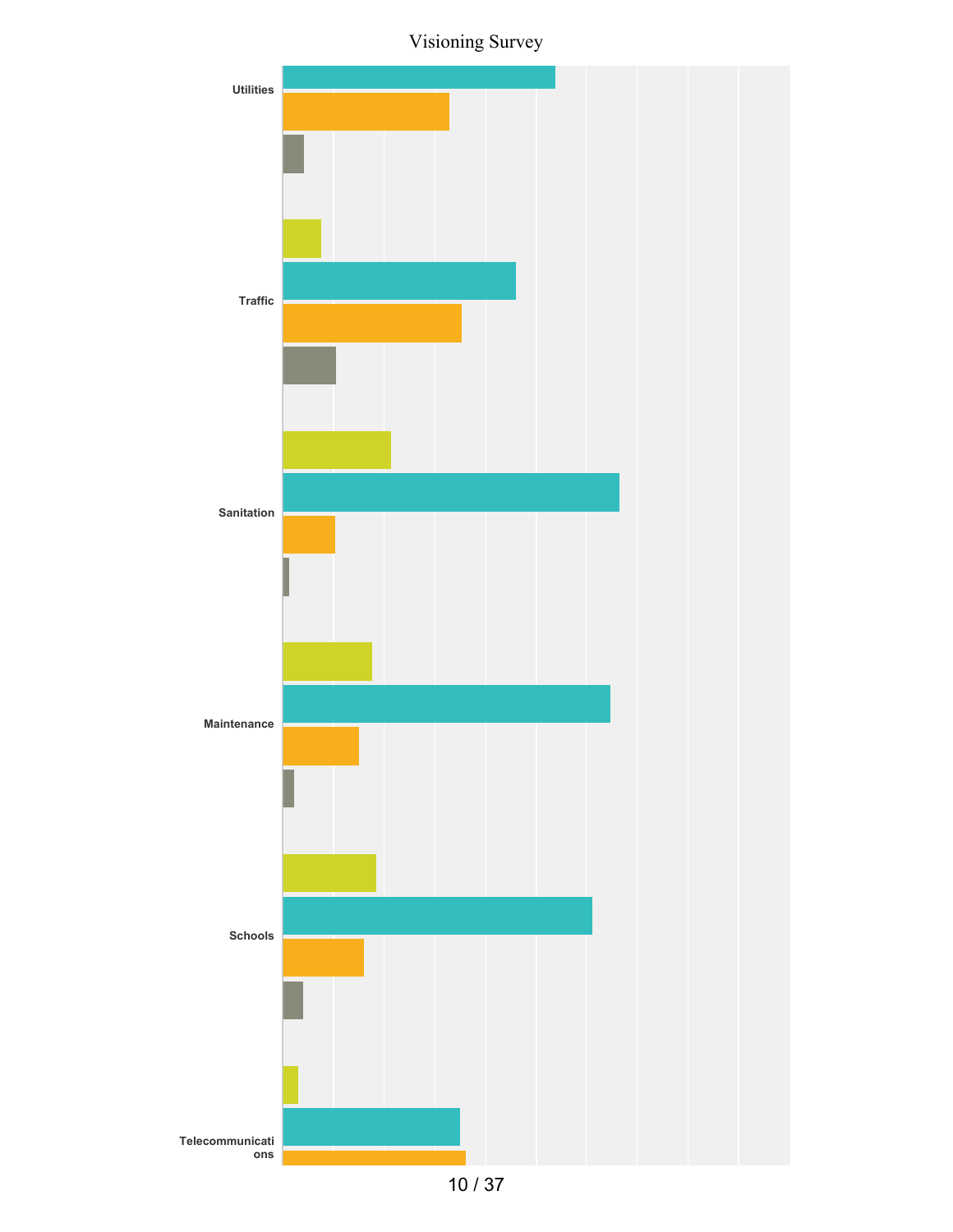

| Parks<br>19.33%<br>55.33%<br>20.00%<br>5.33%<br>87<br>24<br>450<br>249<br>90<br>30.53%<br>Public safety<br>53.10%<br>13.27%<br>3.10%<br>452<br>138<br>240<br>60<br>14<br>47.56%<br>50.67%<br>1.78%<br>$0.00\%$<br>Fire protection<br>214<br>8<br>450<br>228<br>$\mathbf{0}$<br>6.59%<br>37.27%<br>Land use/zoning<br>43.64%<br>12.50%<br>29<br>164<br>192<br>55<br>440<br><b>Utilities</b><br>4.29%<br>8.80%<br>53.95%<br>32.96%<br>39<br>443<br>239<br>146<br>19<br>Traffic<br>7.76%<br>46.12%<br>35.48%<br>10.64%<br>35<br>208<br>48<br>451<br>160<br>21.59%<br>Sanitation<br>66.59%<br>10.45%<br>1.36%<br>46<br>440<br>95<br>293<br>6<br>17.79%<br>64.64%<br>15.32%<br>2.25%<br>Maintenance<br>79<br>287<br>68<br>444<br>10<br>Schools<br>18.60%<br>61.16%<br>16.05%<br>4.19%<br>430<br>80<br>263<br>69<br>18<br>Telecommunications<br>3.20%<br>35.01%<br>36.38%<br>25.40%<br>437<br>14<br>111<br>153<br>159<br>11.49%<br>Recreation<br>44.59%<br>30.41%<br>13.51%<br>444<br>51<br>198<br>135<br>60 | <b>Excellent</b> | Good | Fair | Poor | <b>Total</b> |
|--------------------------------------------------------------------------------------------------------------------------------------------------------------------------------------------------------------------------------------------------------------------------------------------------------------------------------------------------------------------------------------------------------------------------------------------------------------------------------------------------------------------------------------------------------------------------------------------------------------------------------------------------------------------------------------------------------------------------------------------------------------------------------------------------------------------------------------------------------------------------------------------------------------------------------------------------------------------------------------------------------|------------------|------|------|------|--------------|
|                                                                                                                                                                                                                                                                                                                                                                                                                                                                                                                                                                                                                                                                                                                                                                                                                                                                                                                                                                                                        |                  |      |      |      |              |
|                                                                                                                                                                                                                                                                                                                                                                                                                                                                                                                                                                                                                                                                                                                                                                                                                                                                                                                                                                                                        |                  |      |      |      |              |
|                                                                                                                                                                                                                                                                                                                                                                                                                                                                                                                                                                                                                                                                                                                                                                                                                                                                                                                                                                                                        |                  |      |      |      |              |
|                                                                                                                                                                                                                                                                                                                                                                                                                                                                                                                                                                                                                                                                                                                                                                                                                                                                                                                                                                                                        |                  |      |      |      |              |
|                                                                                                                                                                                                                                                                                                                                                                                                                                                                                                                                                                                                                                                                                                                                                                                                                                                                                                                                                                                                        |                  |      |      |      |              |
|                                                                                                                                                                                                                                                                                                                                                                                                                                                                                                                                                                                                                                                                                                                                                                                                                                                                                                                                                                                                        |                  |      |      |      |              |
|                                                                                                                                                                                                                                                                                                                                                                                                                                                                                                                                                                                                                                                                                                                                                                                                                                                                                                                                                                                                        |                  |      |      |      |              |
|                                                                                                                                                                                                                                                                                                                                                                                                                                                                                                                                                                                                                                                                                                                                                                                                                                                                                                                                                                                                        |                  |      |      |      |              |
|                                                                                                                                                                                                                                                                                                                                                                                                                                                                                                                                                                                                                                                                                                                                                                                                                                                                                                                                                                                                        |                  |      |      |      |              |
|                                                                                                                                                                                                                                                                                                                                                                                                                                                                                                                                                                                                                                                                                                                                                                                                                                                                                                                                                                                                        |                  |      |      |      |              |
|                                                                                                                                                                                                                                                                                                                                                                                                                                                                                                                                                                                                                                                                                                                                                                                                                                                                                                                                                                                                        |                  |      |      |      |              |
|                                                                                                                                                                                                                                                                                                                                                                                                                                                                                                                                                                                                                                                                                                                                                                                                                                                                                                                                                                                                        |                  |      |      |      |              |
|                                                                                                                                                                                                                                                                                                                                                                                                                                                                                                                                                                                                                                                                                                                                                                                                                                                                                                                                                                                                        |                  |      |      |      |              |
|                                                                                                                                                                                                                                                                                                                                                                                                                                                                                                                                                                                                                                                                                                                                                                                                                                                                                                                                                                                                        |                  |      |      |      |              |
|                                                                                                                                                                                                                                                                                                                                                                                                                                                                                                                                                                                                                                                                                                                                                                                                                                                                                                                                                                                                        |                  |      |      |      |              |
|                                                                                                                                                                                                                                                                                                                                                                                                                                                                                                                                                                                                                                                                                                                                                                                                                                                                                                                                                                                                        |                  |      |      |      |              |
|                                                                                                                                                                                                                                                                                                                                                                                                                                                                                                                                                                                                                                                                                                                                                                                                                                                                                                                                                                                                        |                  |      |      |      |              |
|                                                                                                                                                                                                                                                                                                                                                                                                                                                                                                                                                                                                                                                                                                                                                                                                                                                                                                                                                                                                        |                  |      |      |      |              |
|                                                                                                                                                                                                                                                                                                                                                                                                                                                                                                                                                                                                                                                                                                                                                                                                                                                                                                                                                                                                        |                  |      |      |      |              |
|                                                                                                                                                                                                                                                                                                                                                                                                                                                                                                                                                                                                                                                                                                                                                                                                                                                                                                                                                                                                        |                  |      |      |      |              |
|                                                                                                                                                                                                                                                                                                                                                                                                                                                                                                                                                                                                                                                                                                                                                                                                                                                                                                                                                                                                        |                  |      |      |      |              |
|                                                                                                                                                                                                                                                                                                                                                                                                                                                                                                                                                                                                                                                                                                                                                                                                                                                                                                                                                                                                        |                  |      |      |      |              |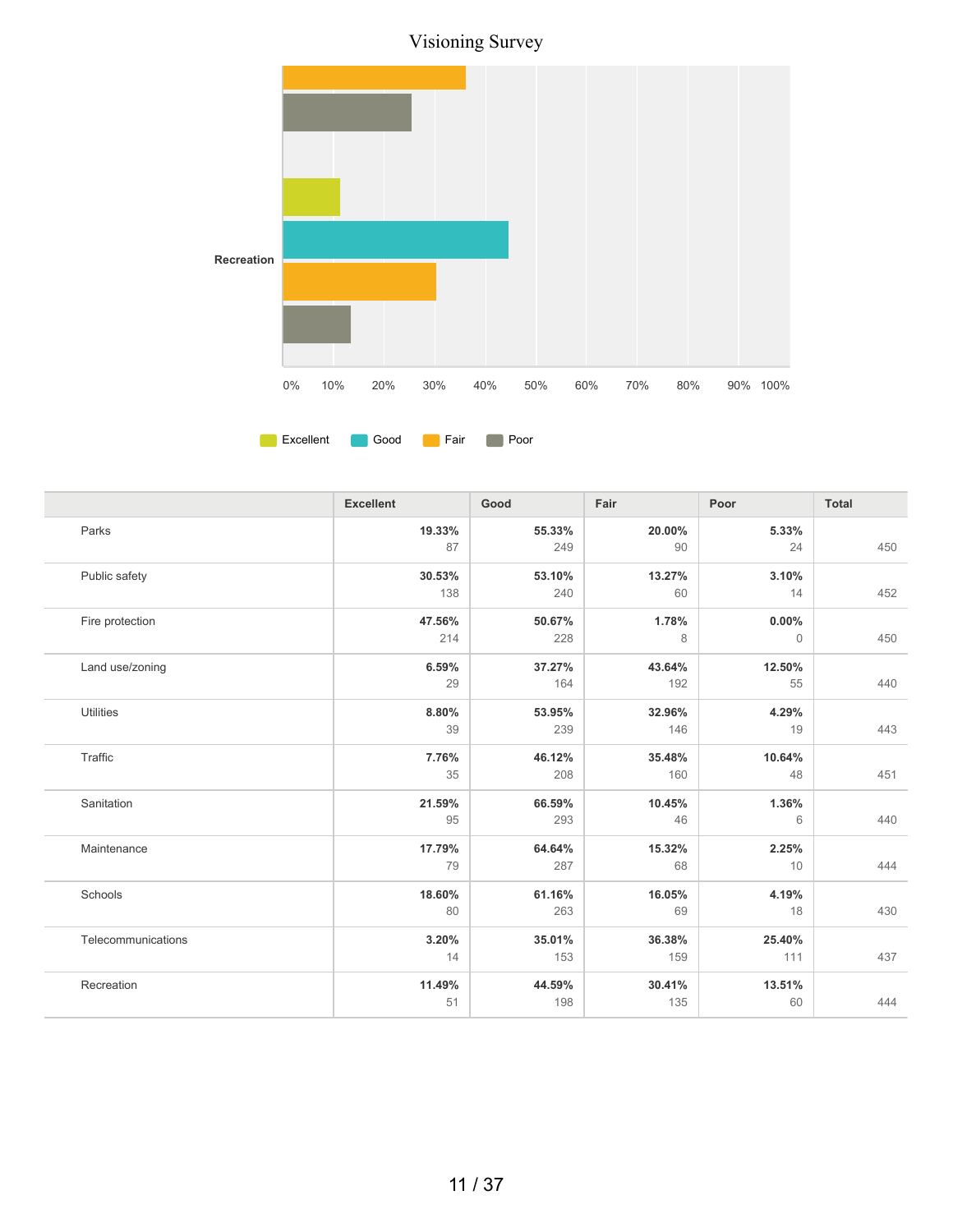**Q9 The City maintains and supports a wide array of public facilities and services with a limited budget. How would you like the City to prioritize spending on these facilities and services? Please indicate your spending preferences based on your current satisfaction with these public services.**

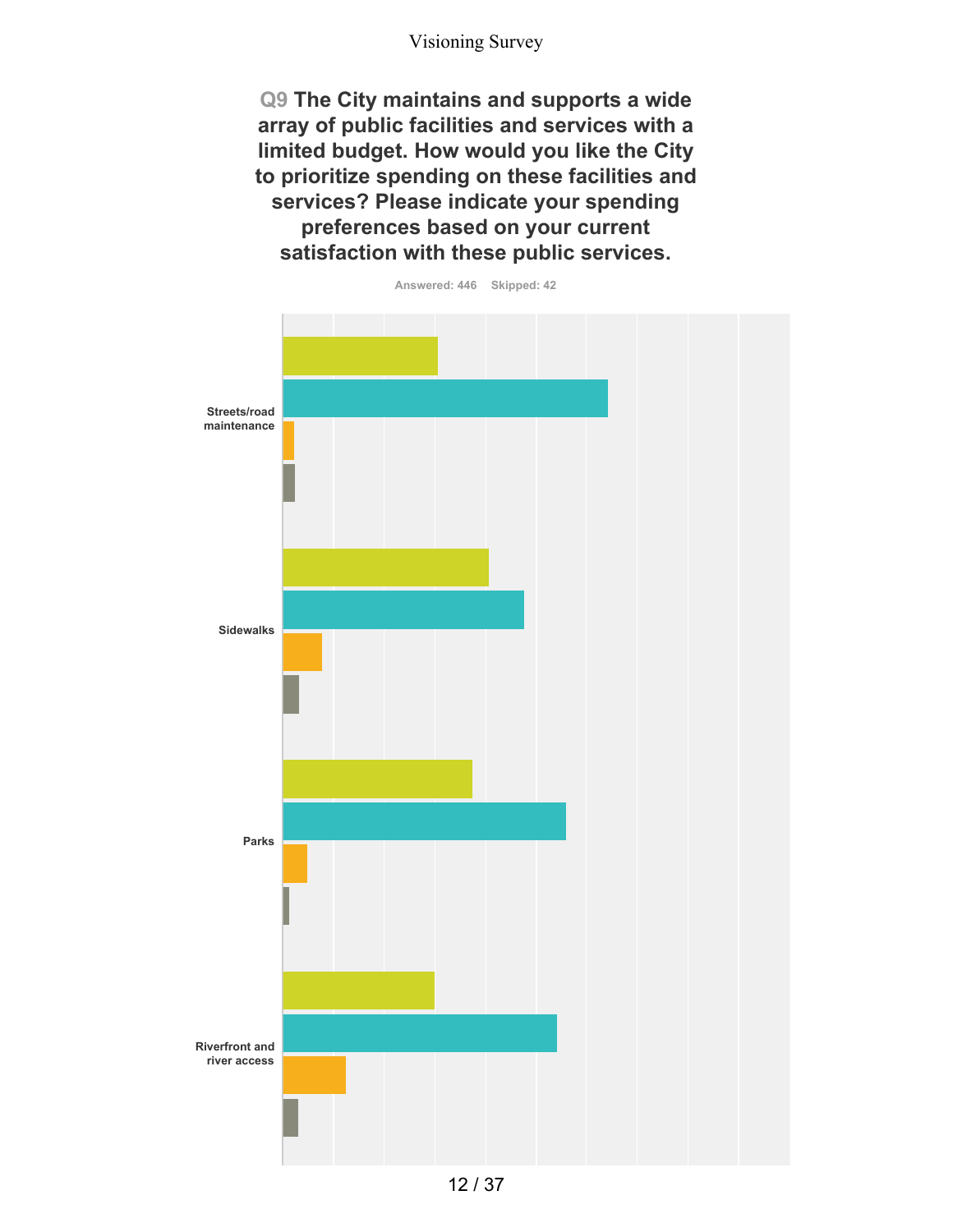Visioning Survey

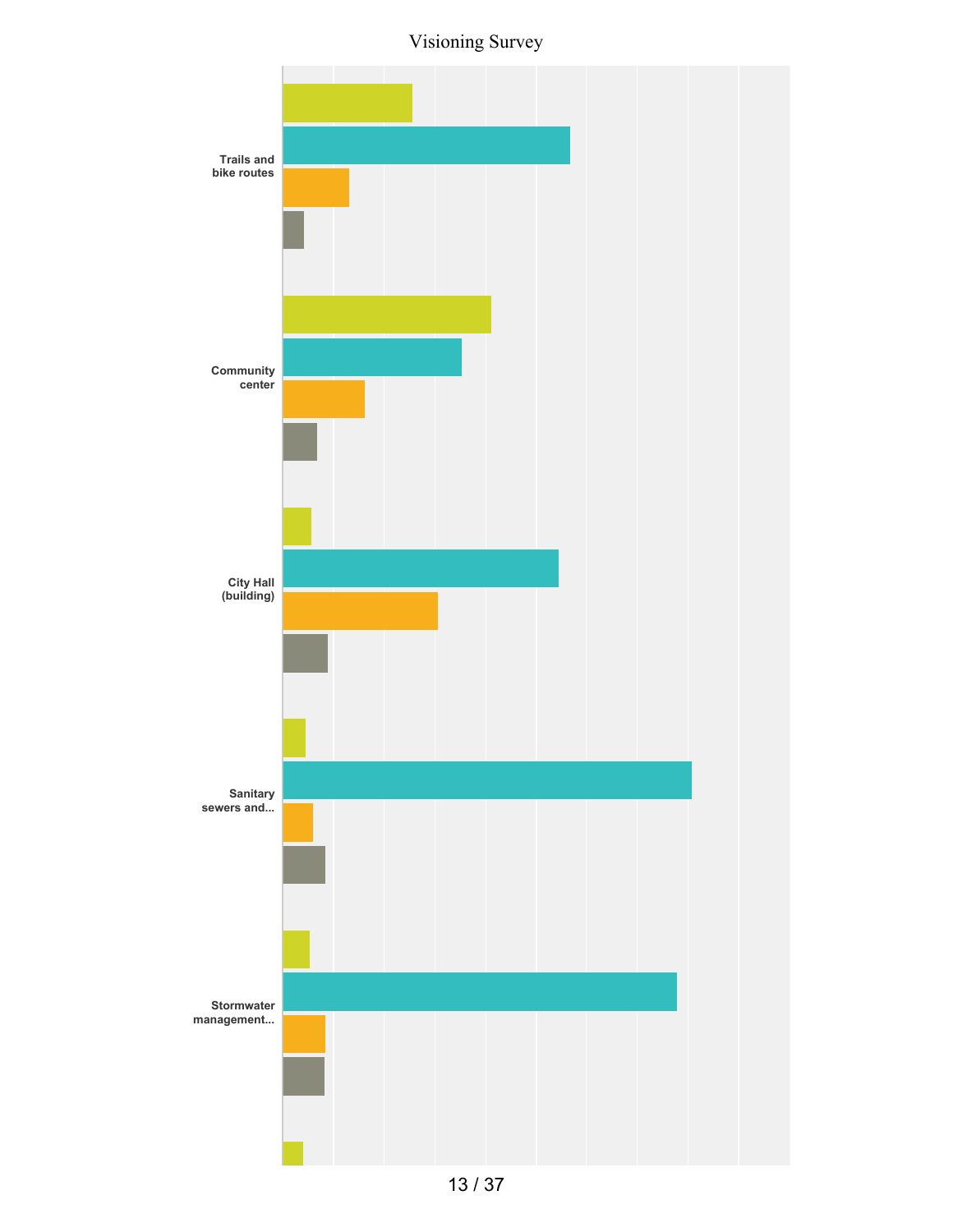Visioning Survey



14 / 37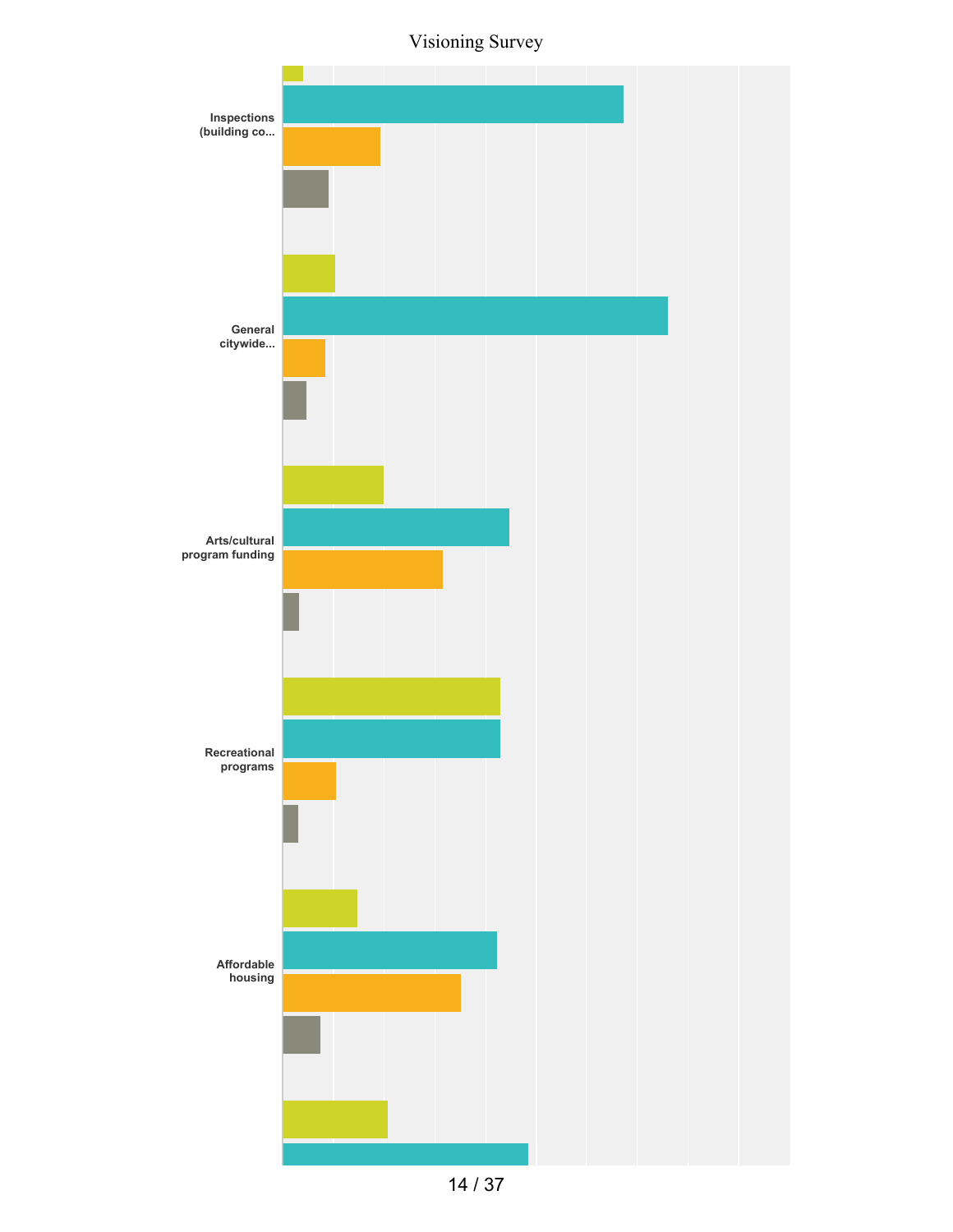Visioning Survey



|                             | More \$ | Same \$ | Less \$ | No opinion | <b>Total</b> |
|-----------------------------|---------|---------|---------|------------|--------------|
| Streets/road maintenance    | 30.79%  | 64.35%  | 2.31%   | 2.55%      |              |
|                             | 133     | 278     | 10      | 11         | 432          |
| Sidewalks                   | 40.73%  | 47.83%  | 8.01%   | 3.43%      |              |
|                             | 178     | 209     | 35      | 15         | 437          |
| Parks                       | 37.56%  | 55.99%  | 5.07%   | 1.38%      |              |
|                             | 163     | 243     | 22      | 6          | 434          |
| Riverfront and river access | 30.07%  | 54.21%  | 12.53%  | 3.19%      |              |
|                             | 132     | 238     | 55      | 14         | 439          |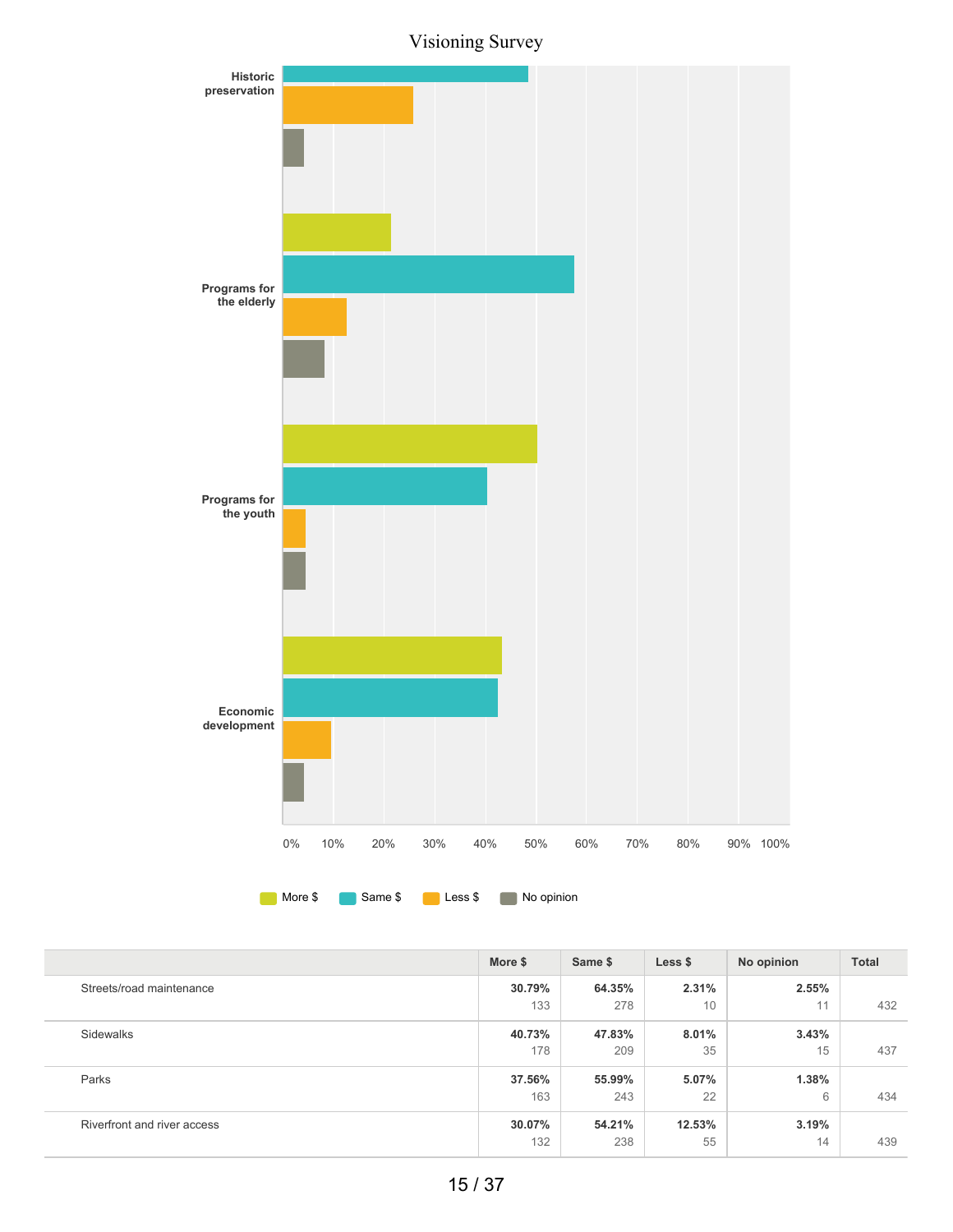| Trails and bike routes                             | 25.69%<br>111 | 56.71%<br>245 | 13.19%<br>57 | 4.40%<br>19 | 432 |
|----------------------------------------------------|---------------|---------------|--------------|-------------|-----|
| Community center                                   | 41.28%        | 35.55%        | 16.28%       | 6.88%       |     |
|                                                    | 180           | 155           | 71           | 30          | 436 |
| City Hall (building)                               | 5.80%         | 54.52%        | 30.63%       | 9.05%       |     |
|                                                    | 25            | 235           | 132          | 39          | 431 |
| Sanitary sewers and treatment system               | 4.63%         | 80.79%        | 6.02%        | 8.56%       |     |
|                                                    | 20            | 349           | 26           | 37          | 432 |
| Stormwater management system (ponds, vaults, etc.) | 5.32%         | 77.78%        | 8.56%        | 8.33%       |     |
|                                                    | 23            | 336           | 37           | 36          | 432 |
| Inspections (building code enforcement)            | 4.20%         | 67.37%        | 19.35%       | 9.09%       |     |
|                                                    | 18            | 289           | 83           | 39          | 429 |
| General citywide cleanup                           | 10.44%        | 76.10%        | 8.58%        | 4.87%       |     |
|                                                    | 45            | 328           | 37           | 21          | 431 |
| Arts/cultural program funding                      | 19.95%        | 44.95%        | 31.65%       | 3.44%       |     |
|                                                    | 87            | 196           | 138          | 15          | 436 |
| Recreational programs                              | 43.09%        | 43.09%        | 10.60%       | 3.23%       |     |
|                                                    | 187           | 187           | 46           | 14          | 434 |
| Affordable housing                                 | 14.81%        | 42.37%        | 35.31%       | 7.52%       |     |
|                                                    | 65            | 186           | 155          | 33          | 439 |
| Historic preservation                              | 20.92%        | 48.74%        | 25.98%       | 4.37%       |     |
|                                                    | 91            | 212           | 113          | 19          | 435 |
| Programs for the elderly                           | 21.43%        | 57.60%        | 12.67%       | 8.29%       |     |
|                                                    | 93            | 250           | 55           | 36          | 434 |
| Programs for the youth                             | 50.34%        | 40.59%        | 4.54%        | 4.54%       |     |
|                                                    | 222           | 179           | 20           | 20          | 441 |
| Economic development                               | 43.42%        | 42.49%        | 9.70%        | 4.39%       |     |
|                                                    | 188           | 184           | 42           | 19          | 433 |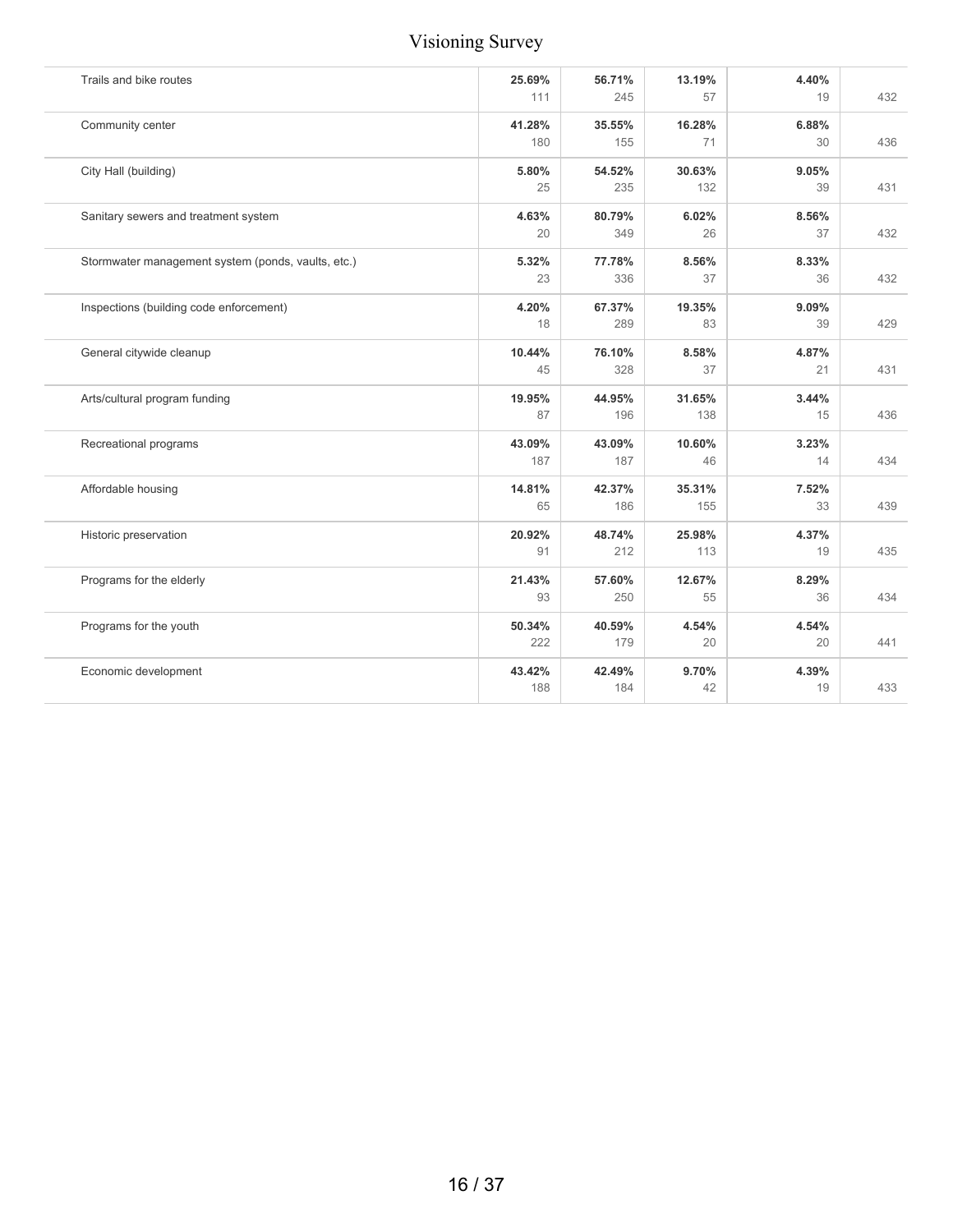# **Q10 What would be your top three spending priorities?**

**Answered: 364 Skipped: 124**

| <b>Answer Choices</b> | <b>Responses</b> |     |
|-----------------------|------------------|-----|
| . .                   | 100.00%          | 364 |
| $\Omega$<br><u>.</u>  | 95.05%           | 346 |
| ◠<br>ು.               | 86.81%           | 316 |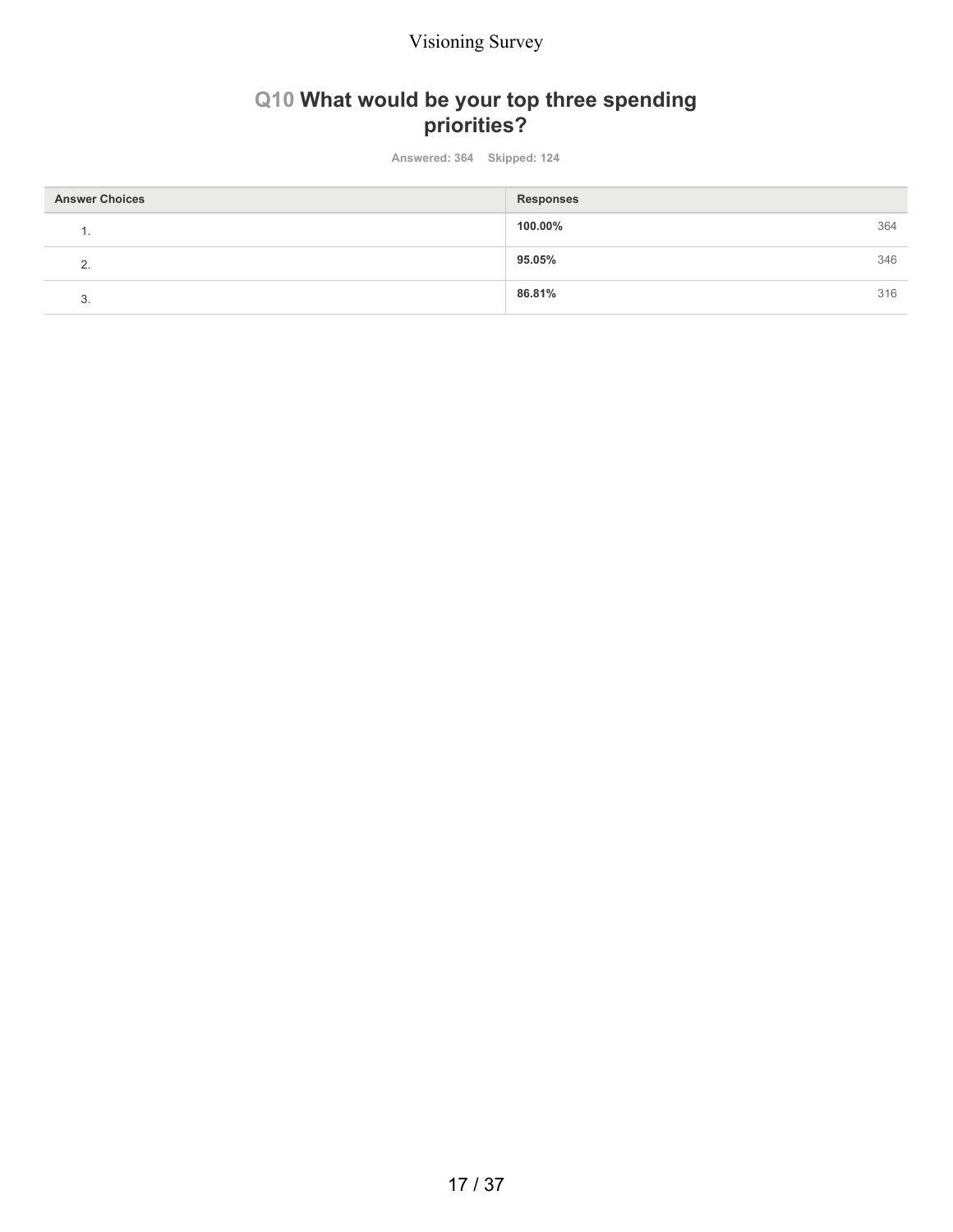# **Q11 Do you have any additional comments regarding City facilities and services?**

**Answered: 124 Skipped: 364**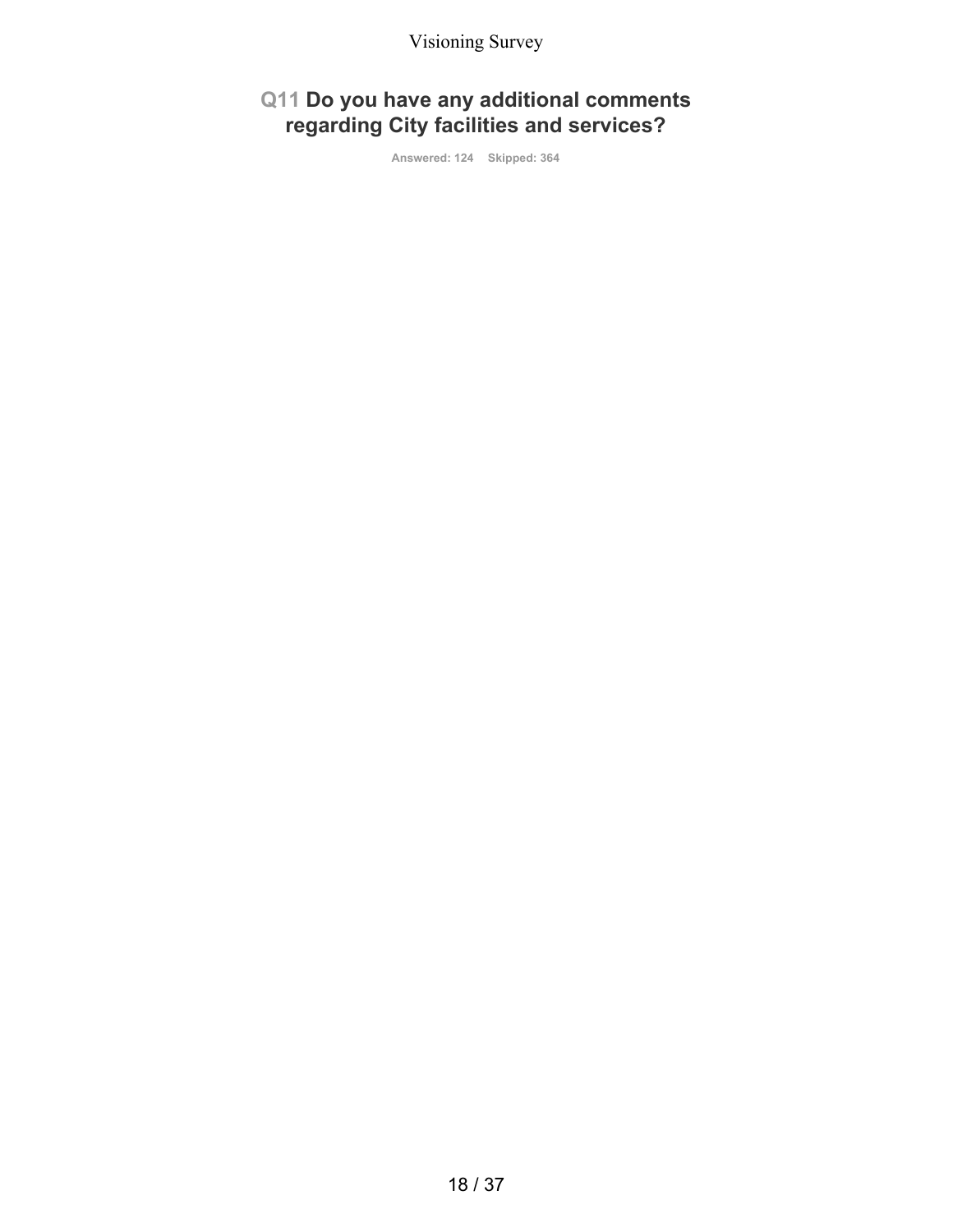### **Q12 How do you rate your overall connection to the Duvall community (through volunteering, attending City meetings, participating in local events and recreation, talking to an elected official, etc.)?**

**Answered: 439 Skipped: 49 Very connected Somewhat connected Not very connected Not at all connected Don't know/unsure** 0% 10% 20% 30% 40% 50% 60% 70% 80% 90% 100%

| <b>Answer Choices</b> | <b>Responses</b> |
|-----------------------|------------------|
| Very connected        | 15.72%<br>69     |
| Somewhat connected    | 52.16%<br>229    |
| Not very connected    | 25.06%<br>110    |
| Not at all connected  | 3.87%<br>17      |
| Don't know/unsure     | 14<br>3.19%      |
| <b>Total</b>          | 439              |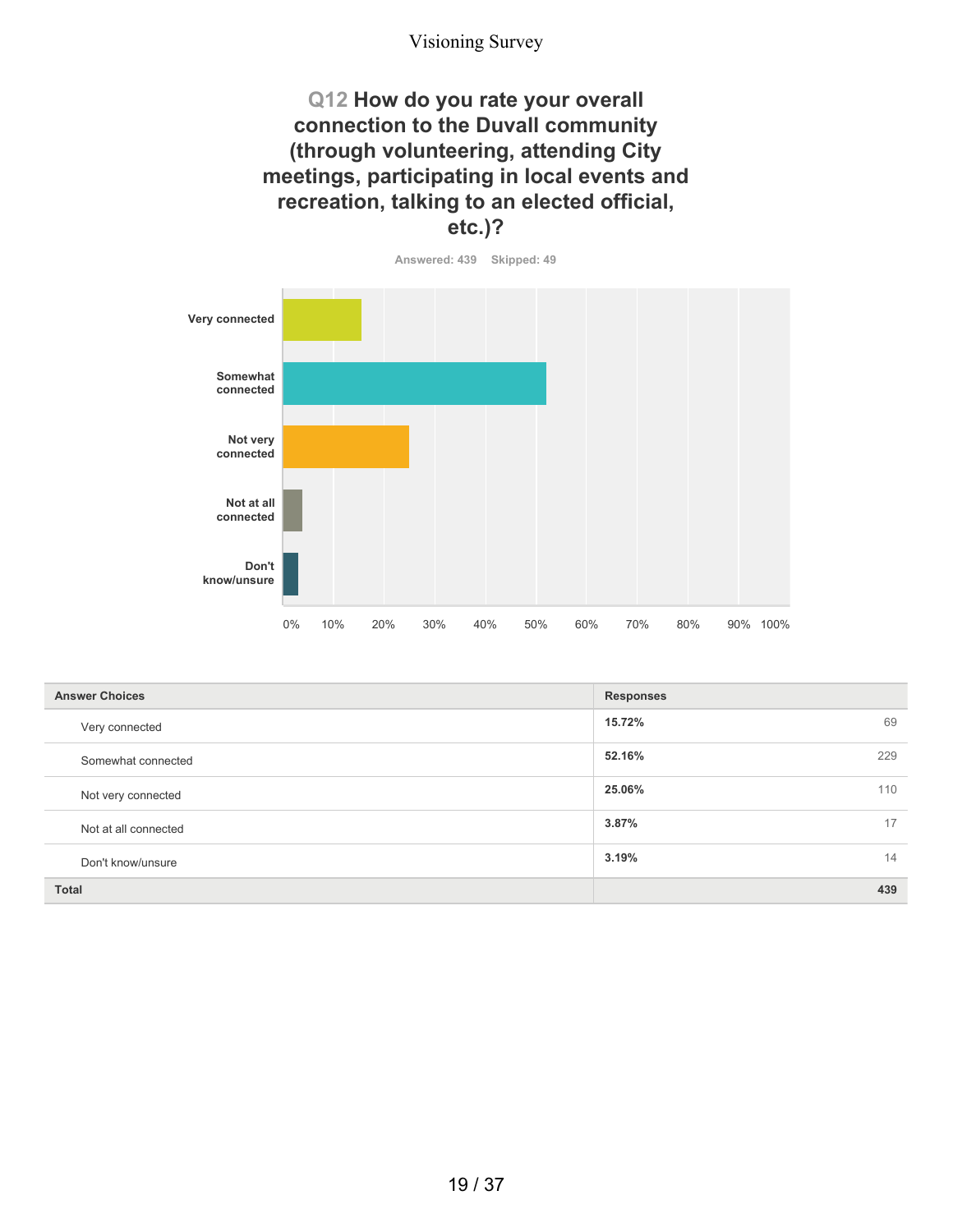

| <b>Answer Choices</b>             | <b>Responses</b> |
|-----------------------------------|------------------|
| Community meetings                | 35.73%<br>124    |
| Internet                          | 76.95%<br>267    |
| <b>Planning Commission forums</b> | 59<br>17.00%     |
| City Council Town Hall meetings   | 60<br>17.29%     |
| <b>Total Respondents: 347</b>     |                  |

## 20 / 37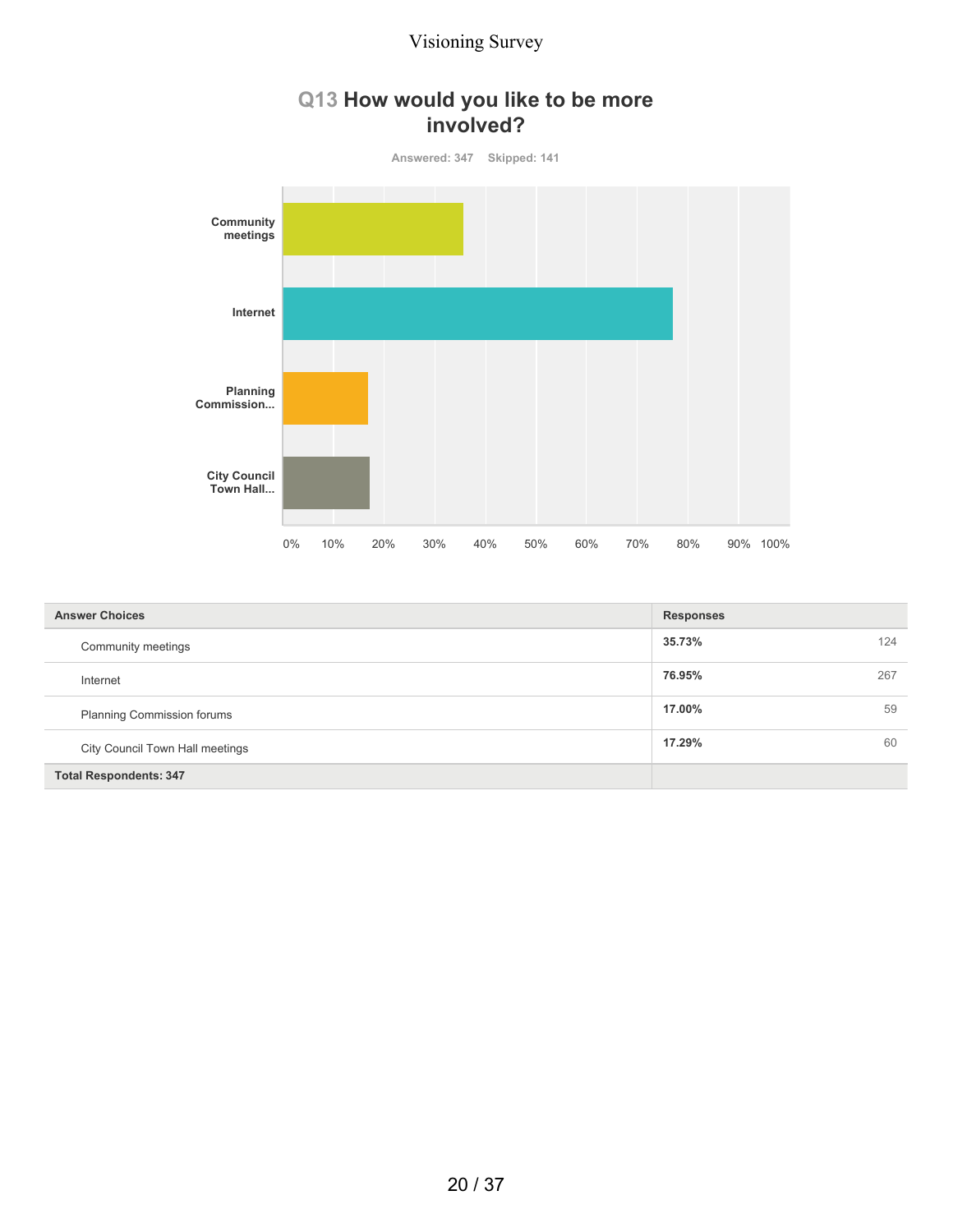**Q14 On average, how many hours do you ordinarily spend in a normal month attending or taking part in any kind of organized group activity or event (not associated with your job) that involves other members of the Duvall community?**

**More than 10 hours per month 5-10 hours per month 1-5 hours per month Less than one hour per month** 0% 10% 20% 30% 40% 50% 60% 70% 80% 90% 100%

| <b>Answer Choices</b>        | <b>Responses</b> |  |
|------------------------------|------------------|--|
| More than 10 hours per month | 20.82%<br>91     |  |
| 5-10 hours per month         | 18.08%<br>79     |  |
| 1-5 hours per month          | 38.44%<br>168    |  |
| Less than one hour per month | 22.65%<br>99     |  |
| <b>Total</b>                 | 437              |  |

**Answered: 437 Skipped: 51**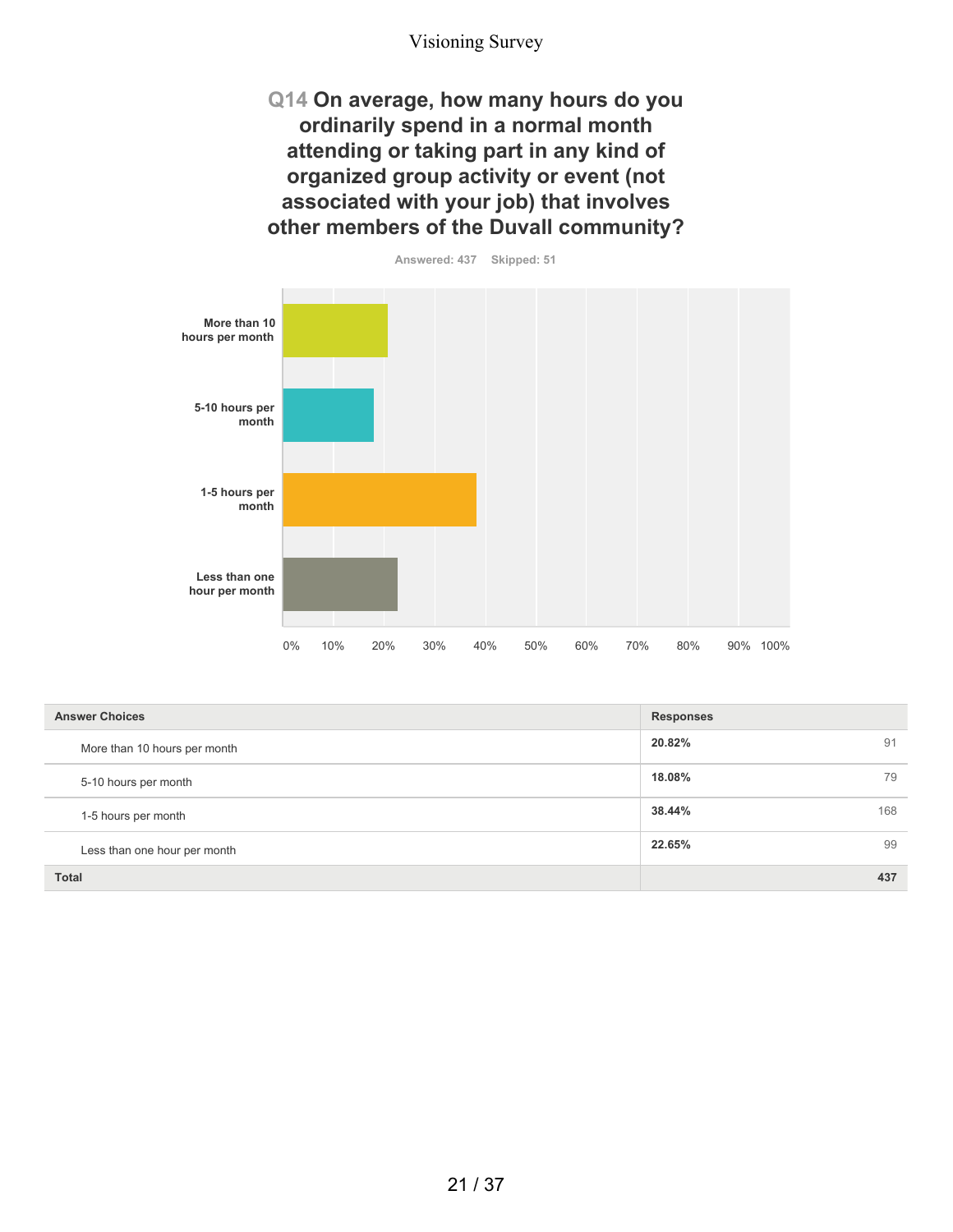## **Q15 How often do you shop in Old Town (located on Main Street, between Bird and Stephens Streets)?**



| <b>Answer Choices</b>  | <b>Responses</b> |
|------------------------|------------------|
| Daily                  | 26<br>5.95%      |
| Weekly                 | 47.60%<br>208    |
| Monthly                | 29.75%<br>130    |
| At least once per year | 52<br>11.90%     |
| Never                  | 21<br>4.81%      |
| <b>Total</b>           | 437              |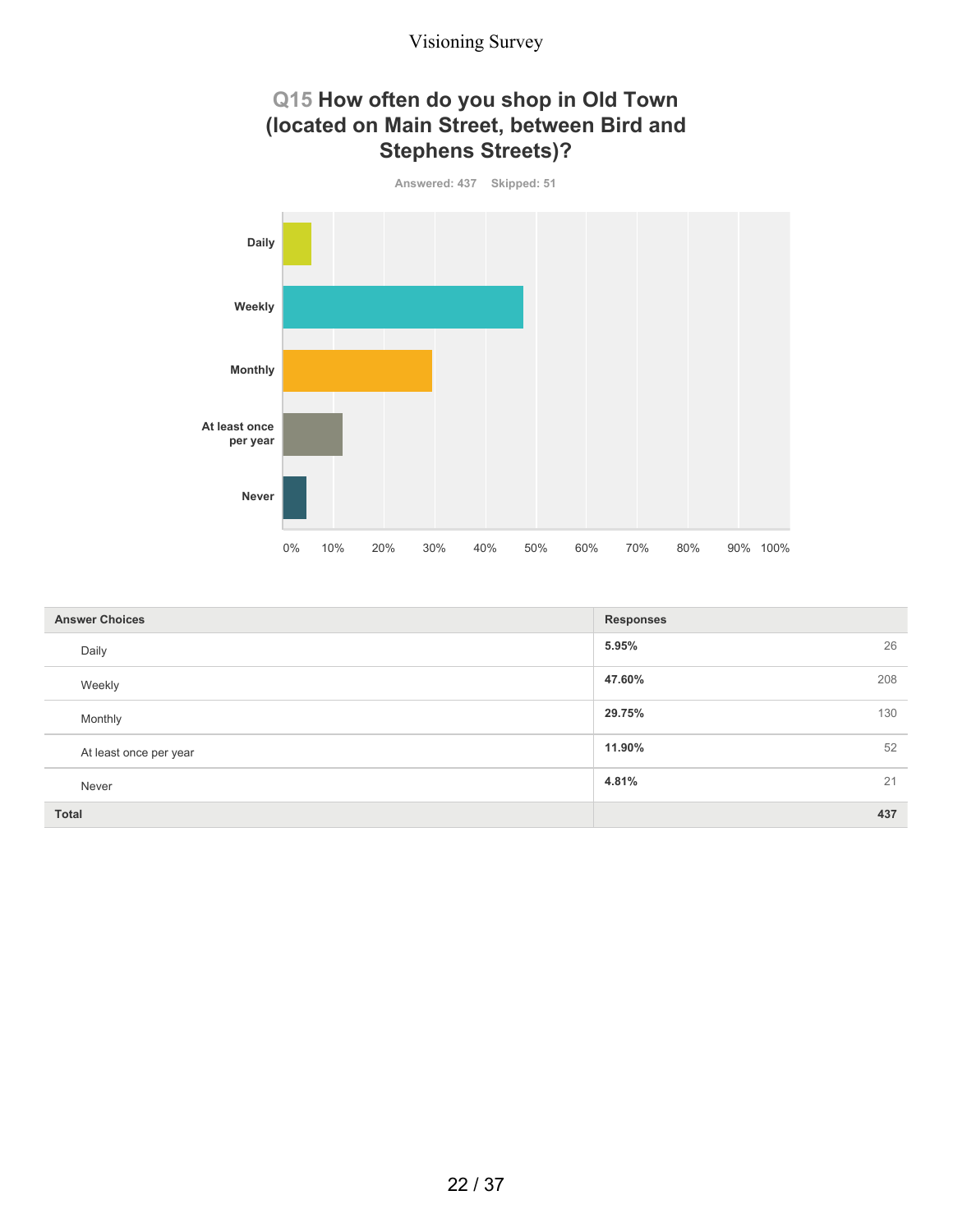



| <b>Answer Choices</b>  | <b>Responses</b> |
|------------------------|------------------|
| Daily                  | 16.48%<br>72     |
| Weekly                 | 68.19%<br>298    |
| Monthly                | 46<br>10.53%     |
| At least once per year | 16<br>3.66%      |
| Never                  | 1.14%<br>5       |
| Total                  | 437              |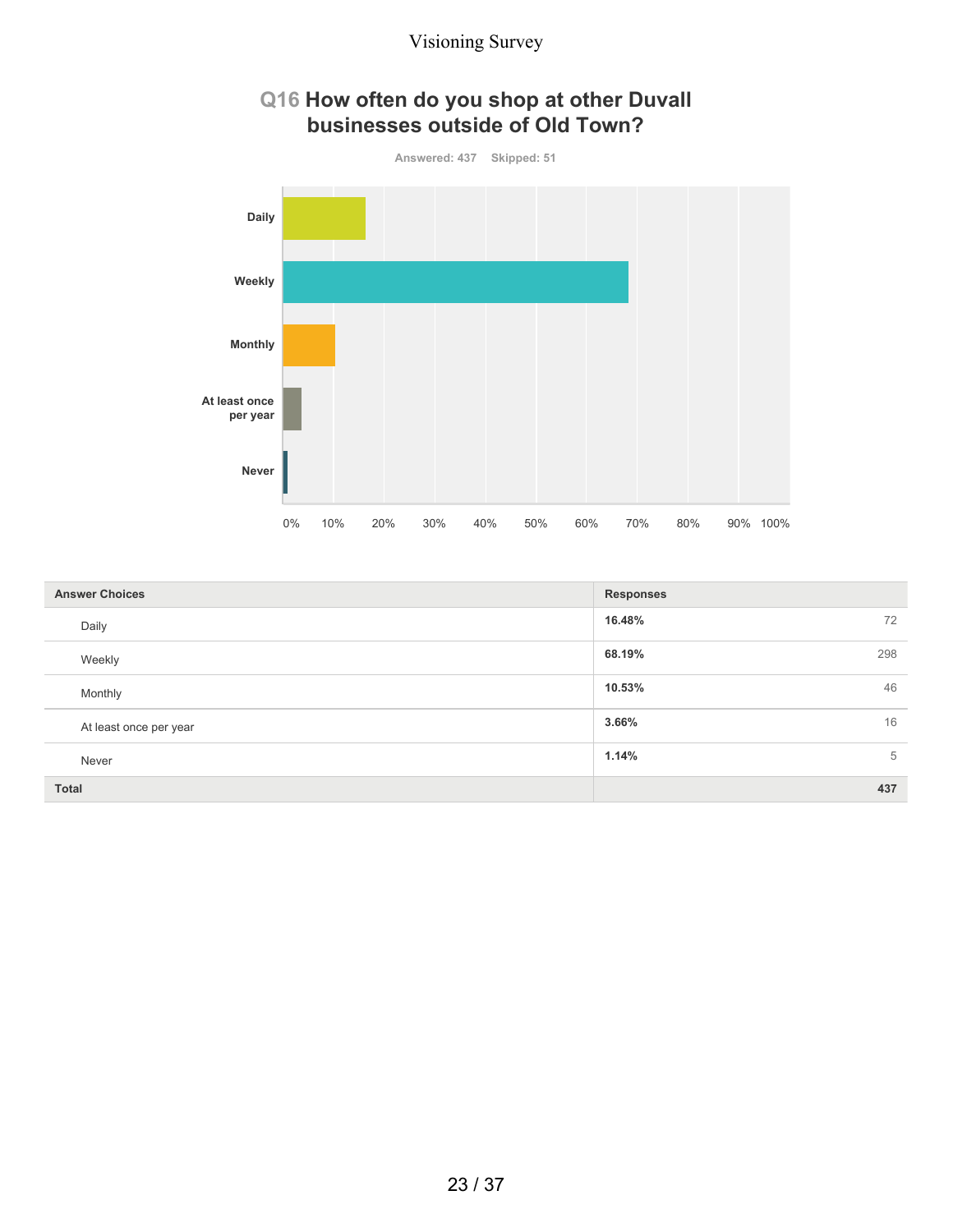

## **Q17 Besides Duvall, where do you shop the most?**

| <b>Answer Choices</b>         | <b>Responses</b> |
|-------------------------------|------------------|
| Carnation                     | 14<br>3.26%      |
| Monroe                        | 27.97%<br>120    |
| Redmond                       | 336<br>78.32%    |
| Woodinville                   | 40.79%<br>175    |
| <b>Total Respondents: 429</b> |                  |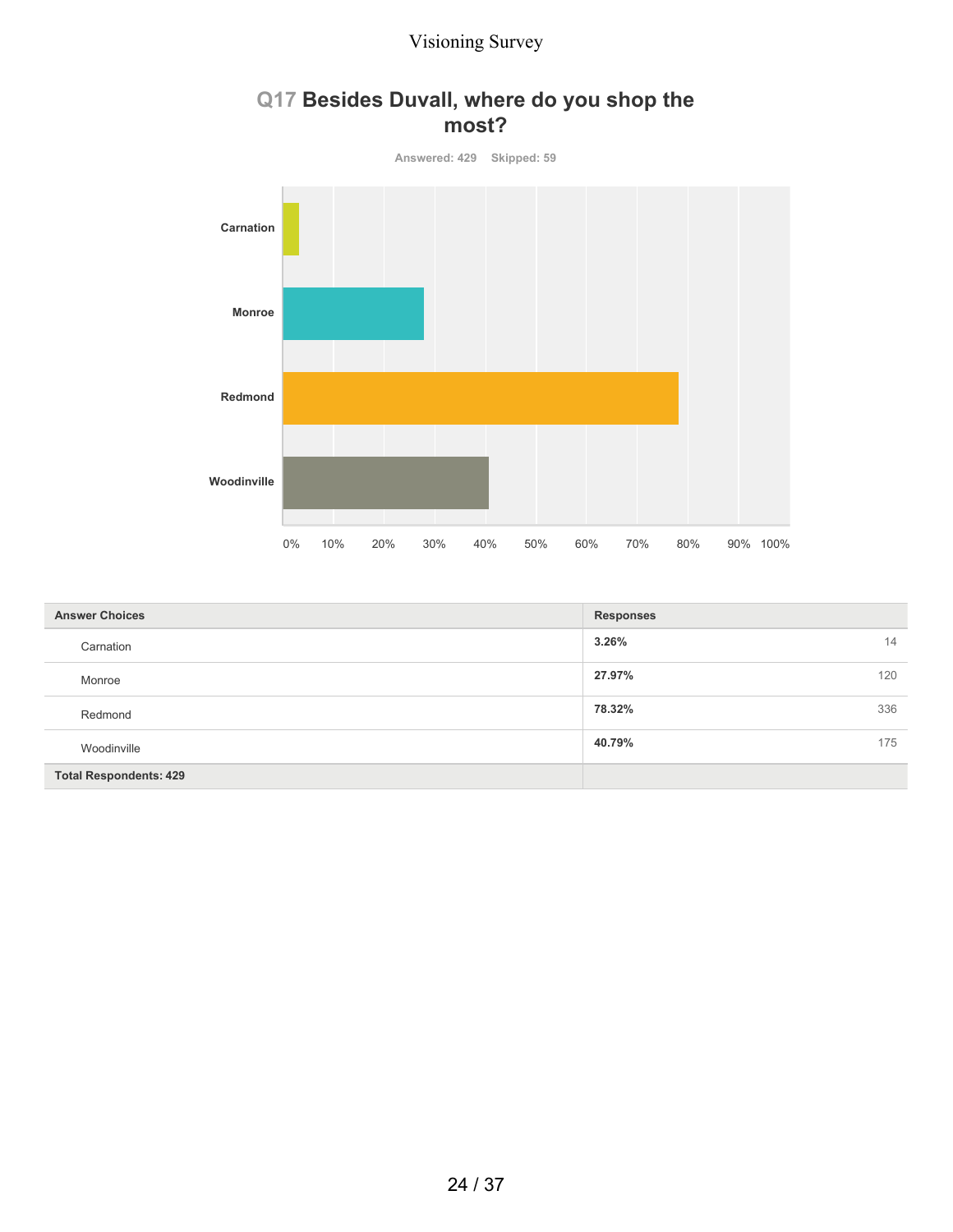## **Q18 In which of the following locations do you purchase the majority of the following goods and services? (Please check all that apply.)**

**Answered: 437 Skipped: 51**

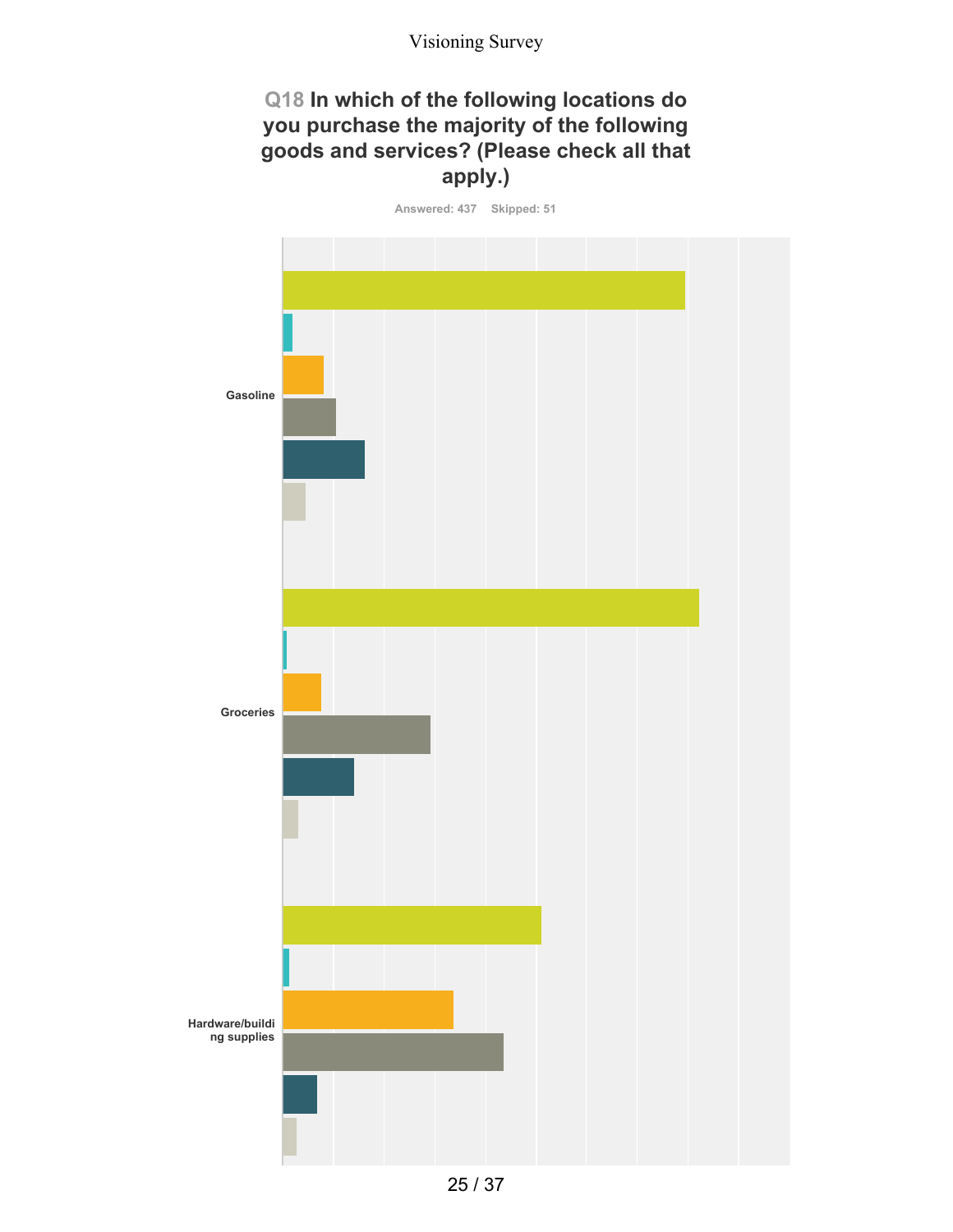Visioning Survey



<sup>26</sup> / 37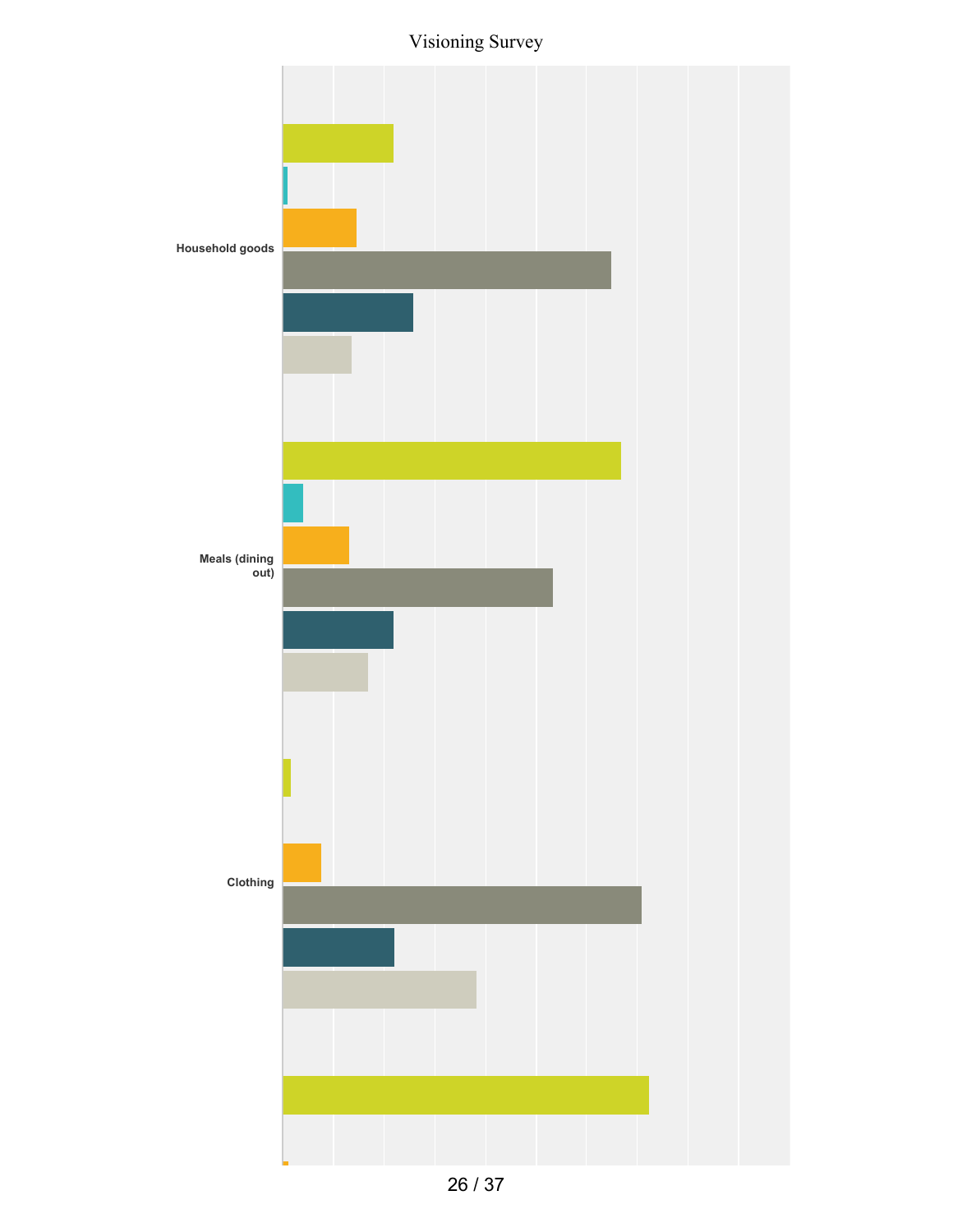Visioning Survey



|                                                     | <b>Duvall</b> | <b>Carnation</b> | <b>Monroe</b> | <b>Redmond</b> | Woodinville | Other  | <b>Total Respondents</b> |
|-----------------------------------------------------|---------------|------------------|---------------|----------------|-------------|--------|--------------------------|
| Gasoline                                            | 79.63%        | 2.08%            | 8.10%         | 10.65%         | 16.20%      | 4.63%  |                          |
|                                                     | 344           | 9                | 35            | 46             | 70          | 20     | 432                      |
| Groceries                                           | 82.34%        | 0.92%            | 7.80%         | 29.13%         | 14.22%      | 3.21%  |                          |
|                                                     | 359           | 4                | 34            | 127            | 62          | 14     | 436                      |
| Hardware/building supplies                          | 51.16%        | 1.40%            | 33.72%        | 43.72%         | 6.98%       | 3.02%  |                          |
|                                                     | 220           | 6                | 145           | 188            | 30          | 13     | 430                      |
| Household goods                                     | 21.93%        | 0.94%            | 14.62%        | 64.86%         | 25.94%      | 13.68% |                          |
|                                                     | 93            | 4                | 62            | 275            | 110         | 58     | 424                      |
| Meals (dining out)                                  | 66.74%        | 4.22%            | 13.11%        | 53.40%         | 22.01%      | 16.86% |                          |
|                                                     | 285           | 18               | 56            | 228            | 94          | 72     | 427                      |
| Clothing                                            | 1.64%         | $0.00\%$         | 7.75%         | 70.89%         | 22.07%      | 38.50% |                          |
|                                                     |               | $\Omega$         | 33            | 302            | 94          | 164    | 426                      |
| Prescriptions                                       | 72.38%        | $0.00\%$         | 1.19%         | 16.19%         | 4.76%       | 13.57% |                          |
|                                                     | 304           | $\Omega$         | 5             | 68             | 20          | 57     | 420                      |
| Healthcare services (medical, dental, mental, etc.) | 49.30%        | 0.47%            | 3.29%         | 43.66%         | 12.44%      | 32.86% |                          |
|                                                     | 210           | 2                | 14            | 186            | 53          | 140    | 426                      |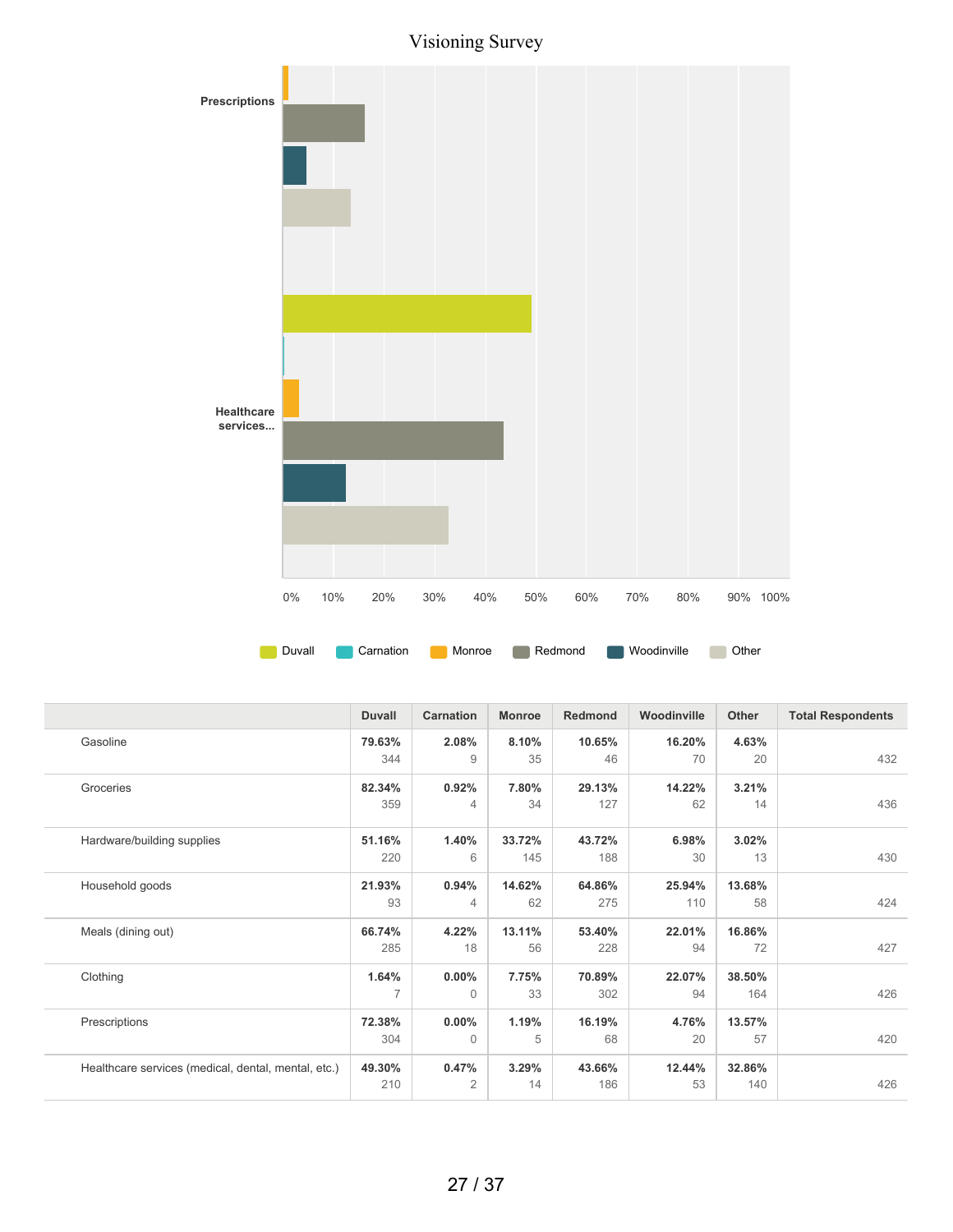## **Q19 What other items do you shop for outside of Duvall?**

**Answered: 218 Skipped: 270**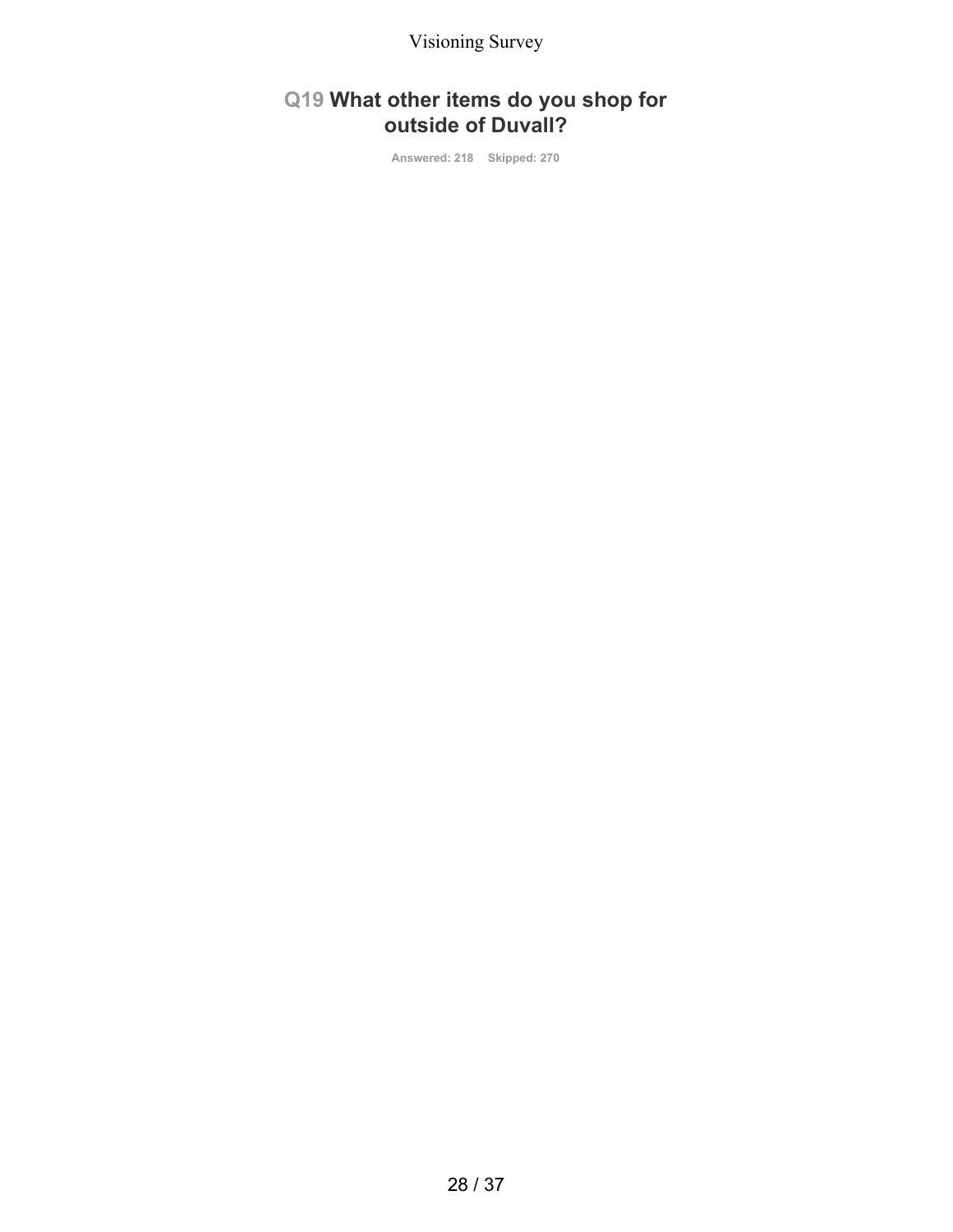# **Q20 How do you commute to work?**

**Answered: 383 Skipped: 105**



| <b>Answer Choices</b>         | <b>Responses</b>     |
|-------------------------------|----------------------|
| <b>Drive</b>                  | 324<br>84.60%        |
| <b>Bus</b>                    | 19<br>4.96%          |
| The Connector                 | 7.31%<br>28          |
| Carpool/Vanpool               | 12<br>3.13%          |
| Motorcycle/moped              | 12<br>3.13%          |
| <b>Bicycle</b>                | 5<br>1.31%           |
| Walk                          | $\mathsf g$<br>2.35% |
| Telecommute/home office       | 75<br>19.58%         |
| <b>Total Respondents: 383</b> |                      |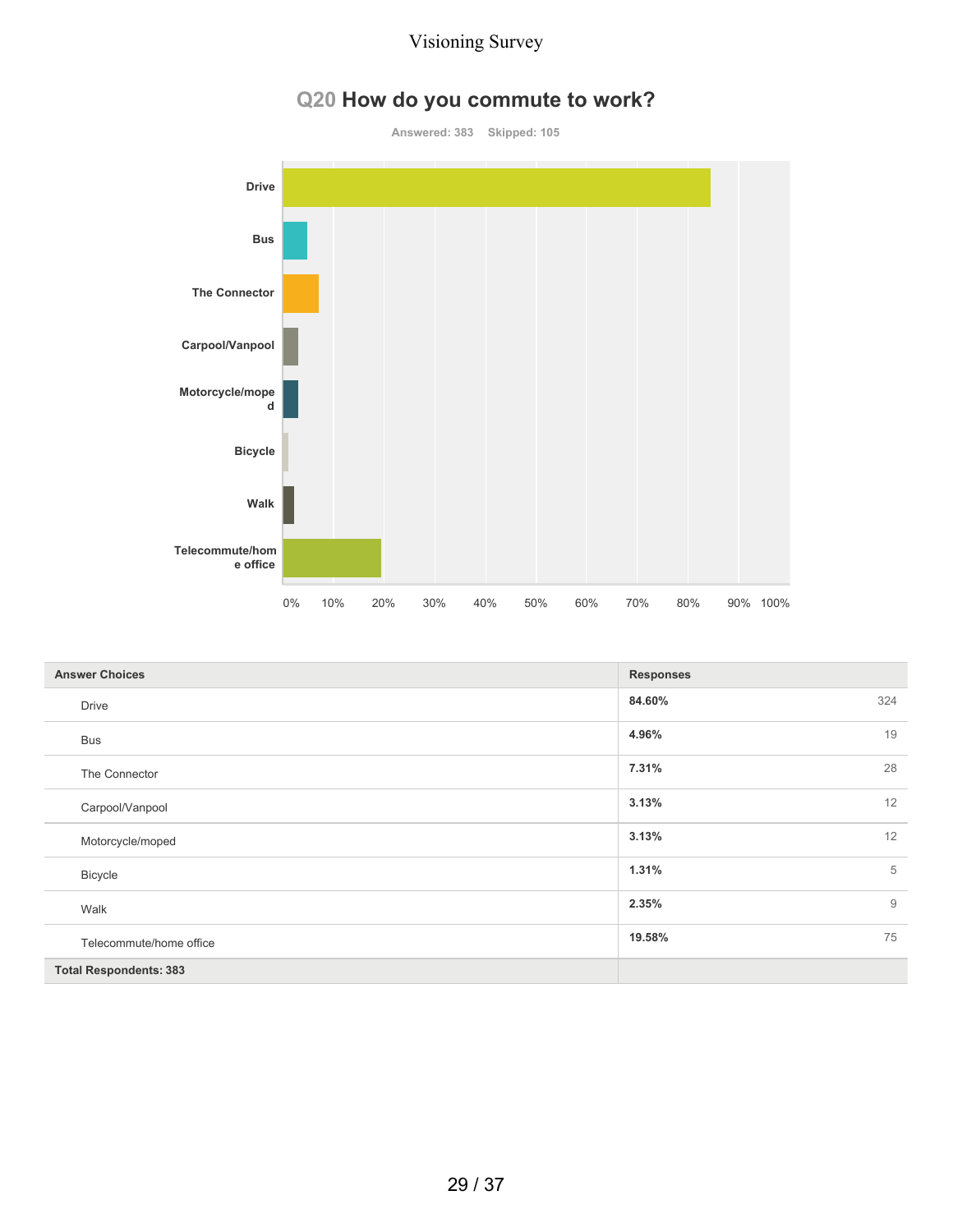# **Q21 What is the zip code of your job?**

**Answered: 345 Skipped: 143**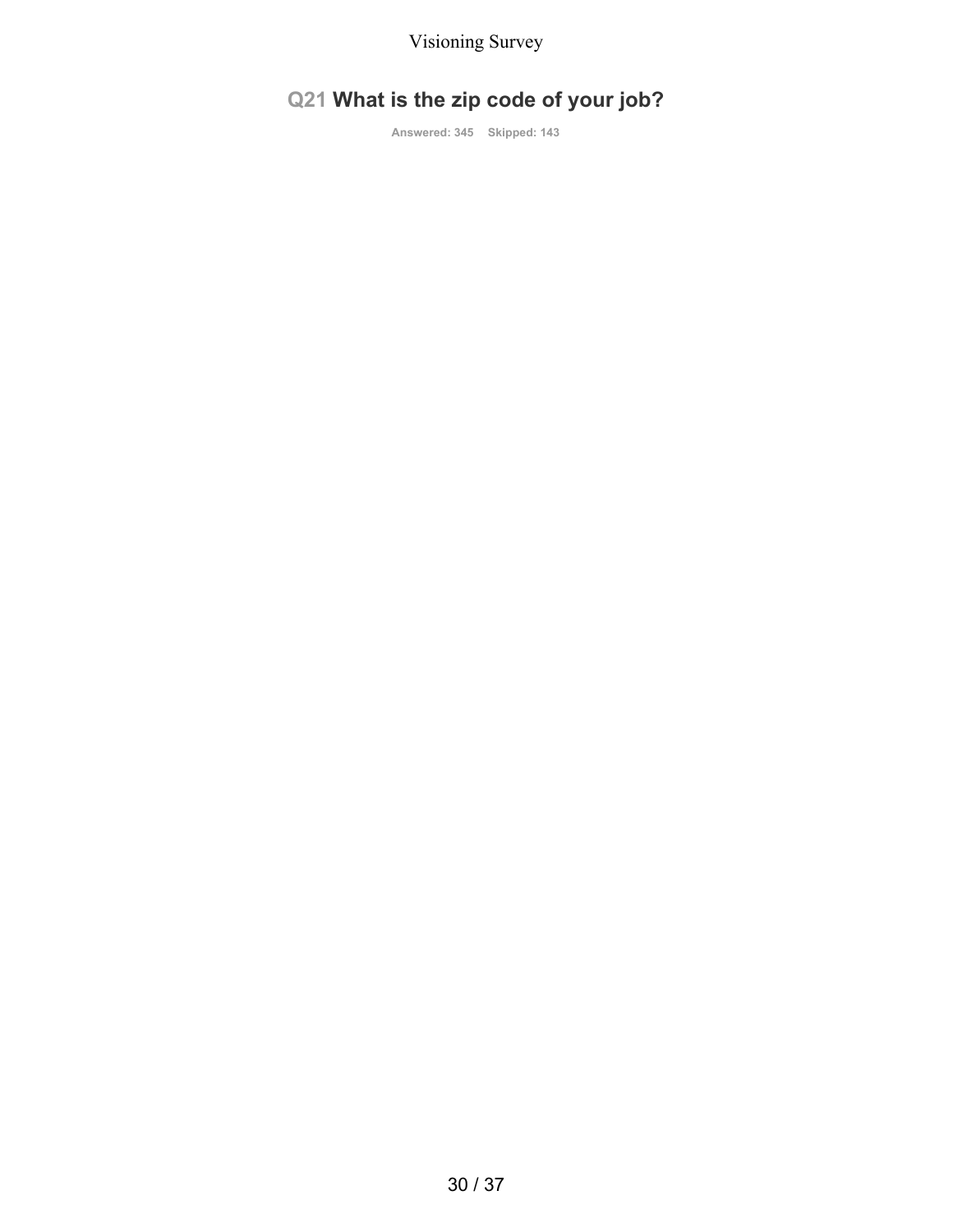# **Q22 What is your age?**

**Answered: 434 Skipped: 54**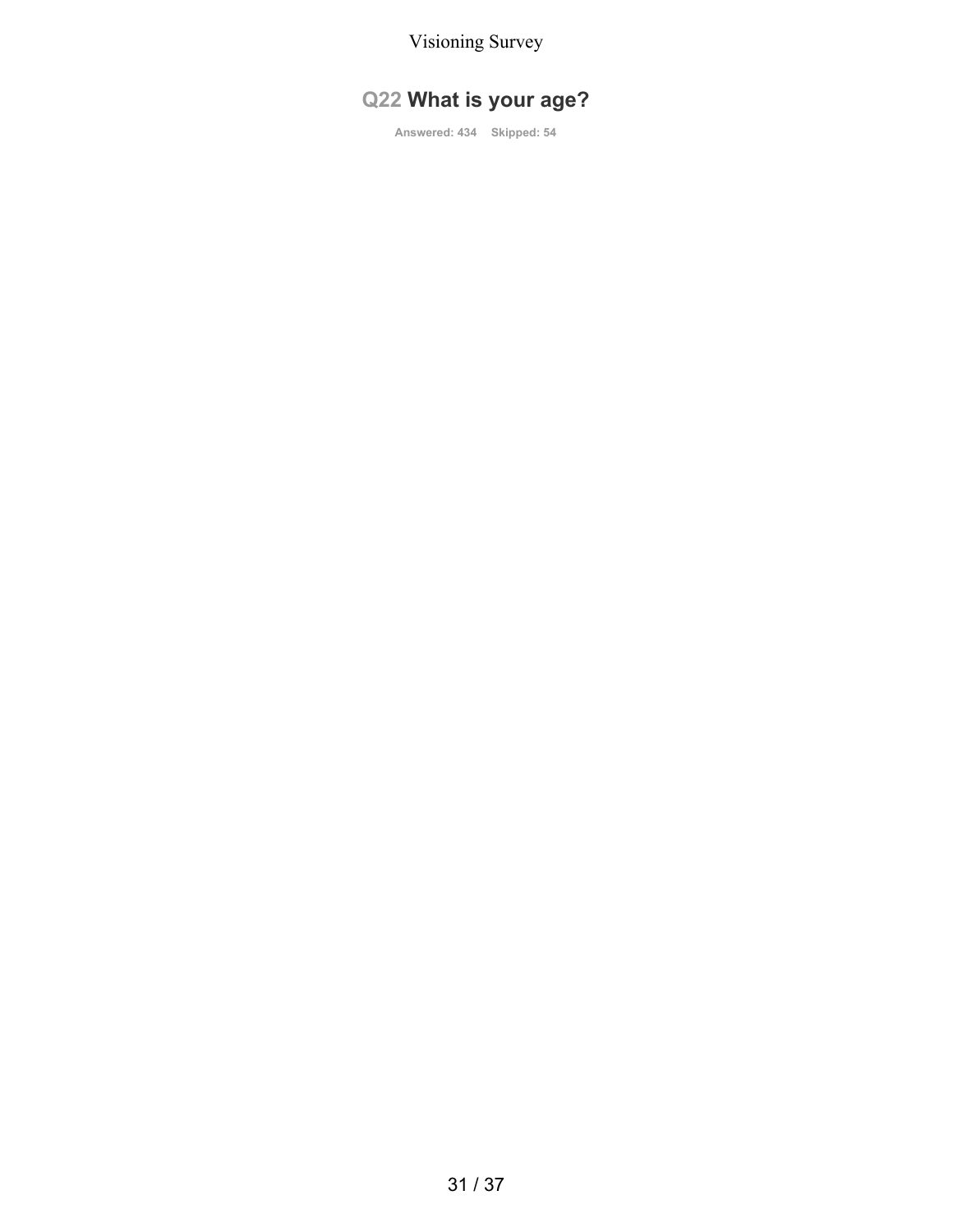# **Q23 How many people live in your home?**

**Answered: 434 Skipped: 54**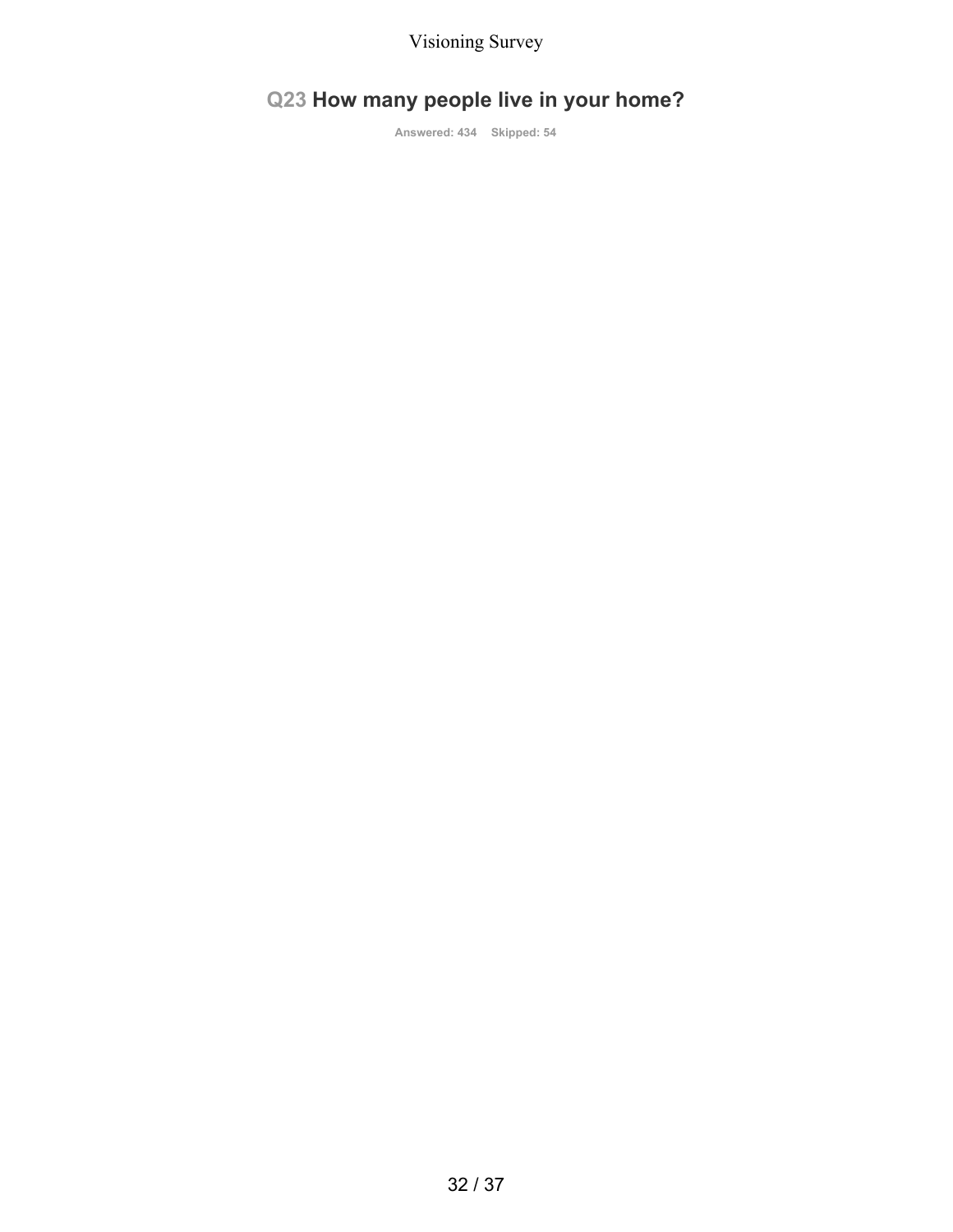## **Q24 How many children under 18 live in your home?**

**Answered: 408 Skipped: 80**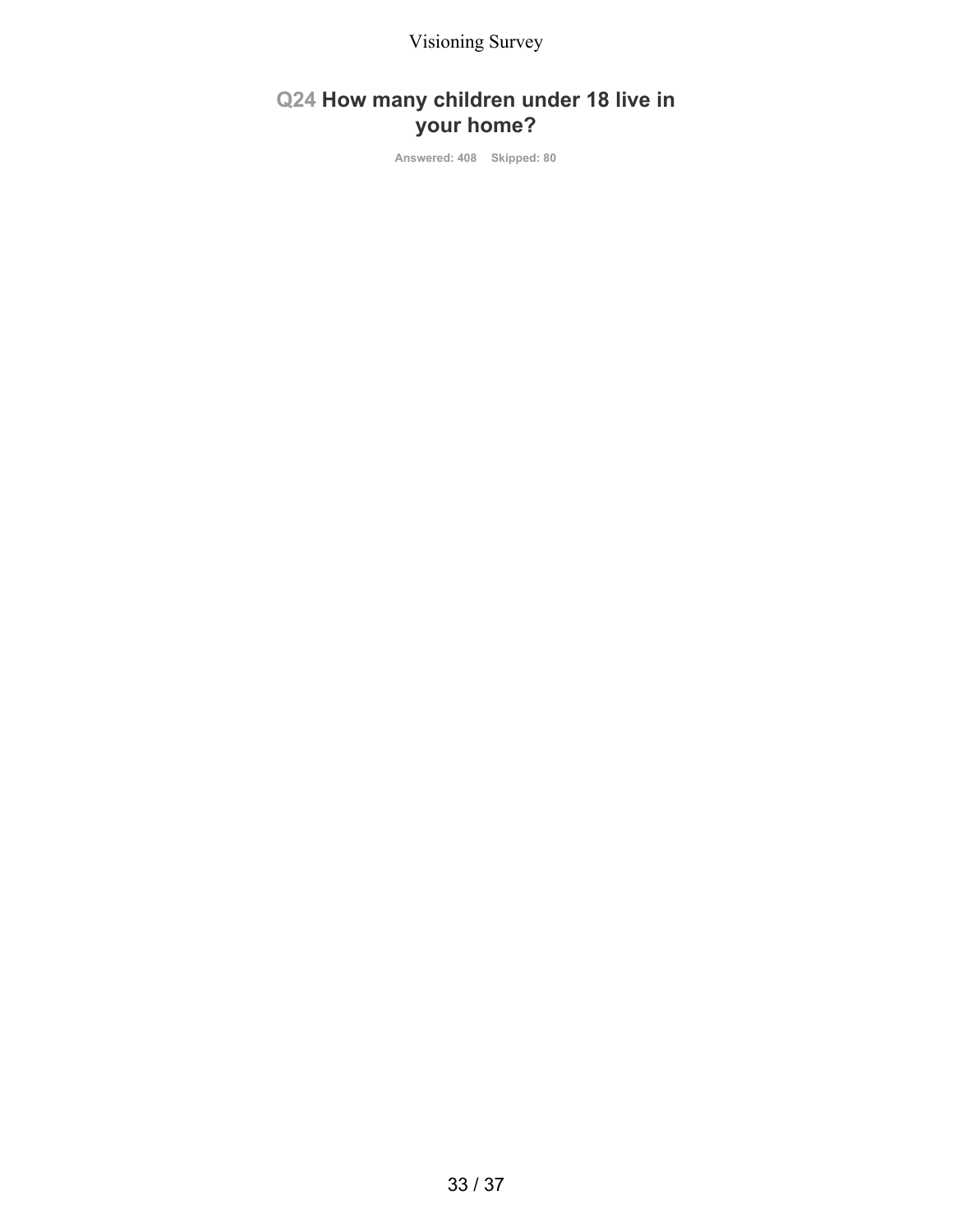# **Q25 How long have you lived in Duvall?**

**Answered: 438 Skipped: 50**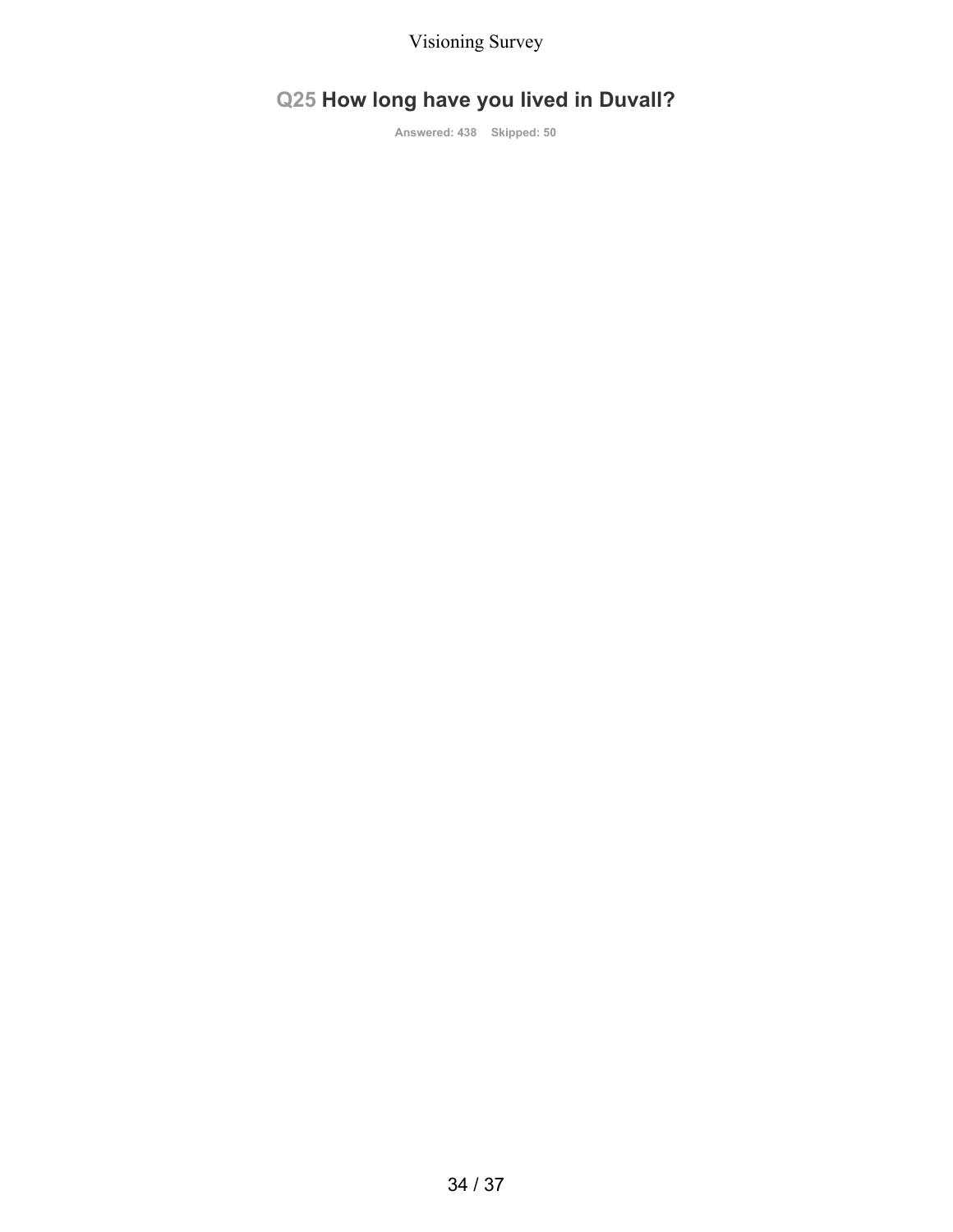## **Q26 If you lived in Duvall 10 years or fewer, did you move here from:**



| <b>Answer Choices</b>                | <b>Responses</b> |
|--------------------------------------|------------------|
| Elsewhere in King County?            | 57.14%<br>164    |
| Elsewhere in the Puget Sound region? | 20<br>6.97%      |
| Elsewhere in Washington State?       | 3.48%<br>10      |
| Outside of Washington State?         | 87<br>30.31%     |
| Outside of the country?              | 2.09%<br>6       |
| <b>Total</b>                         | 287              |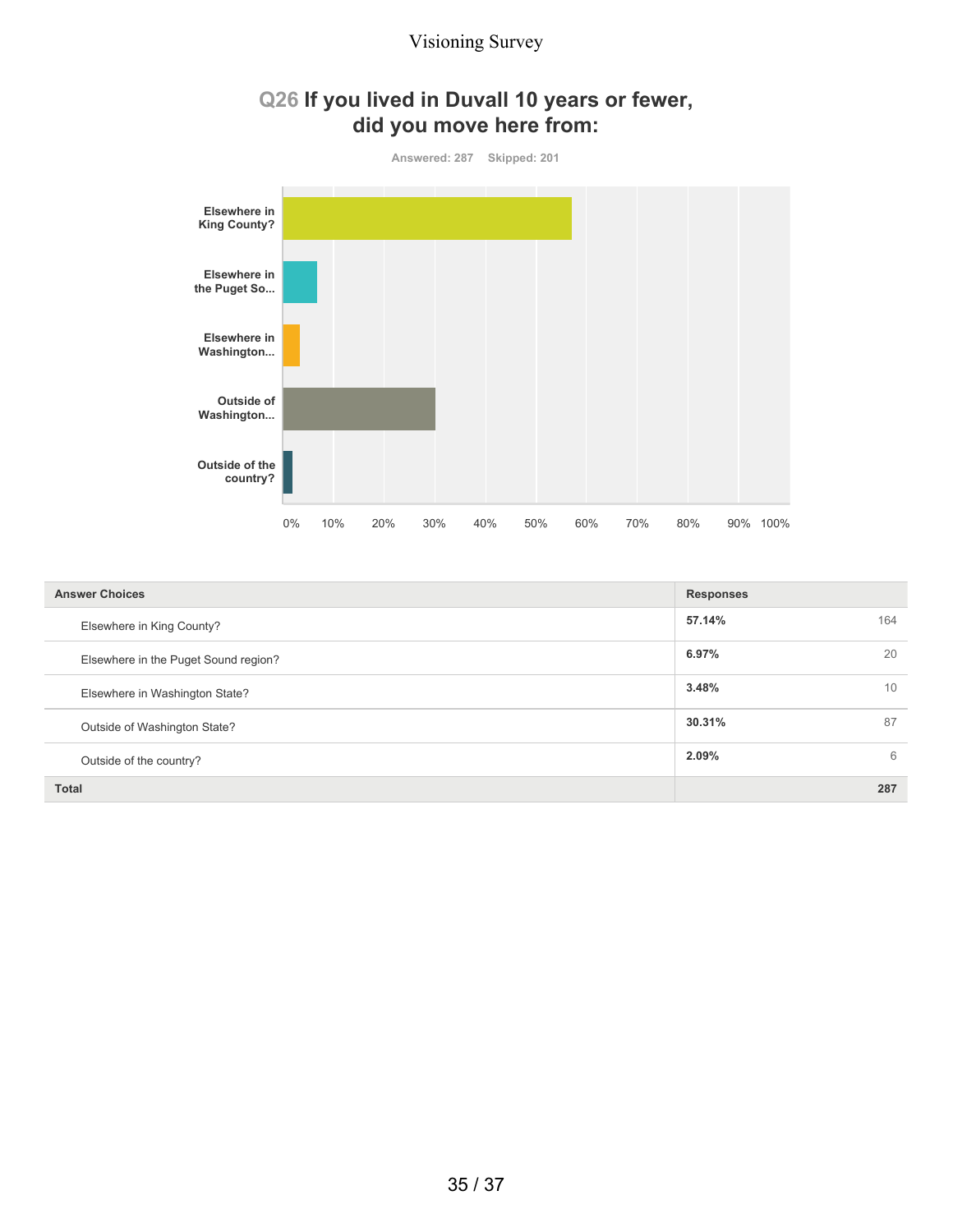# **Q27 Why did you move to Duvall?**

**Answered: 411 Skipped: 77**